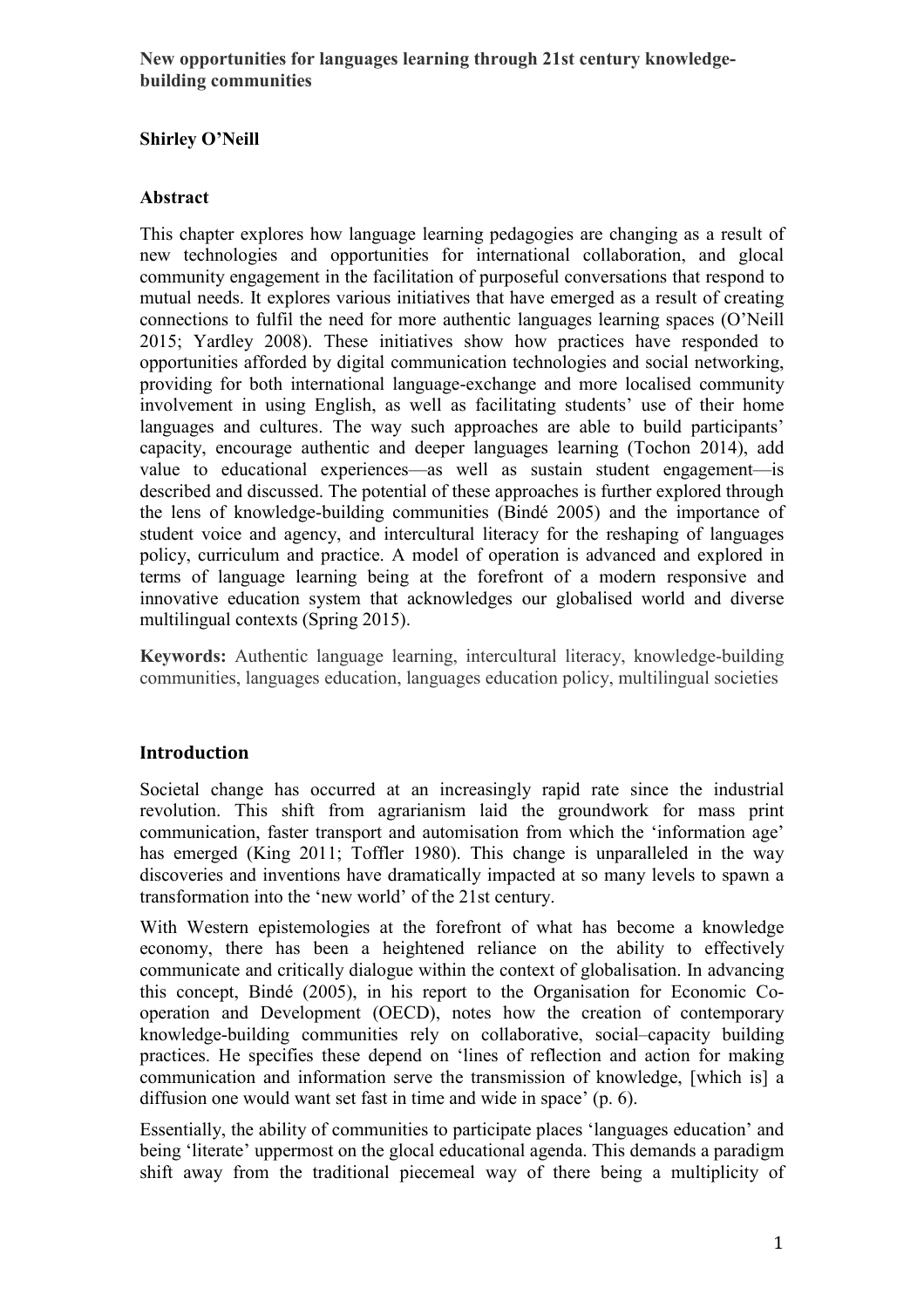activities across varied contexts that respond in a traditional way, yet purport to address both immediate and future needs. In this respect, languages education is seen as divorced from other learning and disciplinary content, hence, the need for a change in perspective from both within the field and without (Zhao, 2011).

This need for change is also reinforced by Bindé (2005) in his advocacy for the acquisition of communication skills and the provision of resources for effective glocal participation. Importantly, while he conceptualises networked societies as advantaged in being able to create a heightened awareness of global problems, he notes that to be able to jointly address them depends on their ability to dialogue and share knowledge, and to reap the 'benefits of translation in order to help create shared areas that preserve and enhance everyone's diversity' (p. 26). Thus, any rethinking of languages education and being 'literate' in the world of today requires a major shift. It demands a move away from the traditional and egocentric view that involves the legacy of the industrial model of education to a more allocentric view (Klatzky 1998), where educators and communities recognise the need for languages and literacies to be integrated into education as a whole. Education in this sense is seen as lifelong and relevant across education sectors and inclusive of work-based integrated learning. It acknowledges the importance of workplaces as learning spaces, as well as the significance of families and communities. Central to this is the dialogic nature of knowledge-building communities and understanding that knowledge is constructed rather than transmitted. As Markauskaite and Goodyear (2015, p. 595) emphasise, 'to align with the notion of creating 'better worlds to think in' (cited in Clark 2011, p. 59) 'we need to create better environments for engaging in epistemic activity'. With better environments in mind, this chapter explores current evidence of languages education research and new approaches that are helping to shift to a new paradigm. Such a paradigm should have the potential to achieve this bigger-picture strategic goal. It should both assist the reconceptualisation of the glocal context for learning and how languages and literacies education is at the core—notwithstanding its relationship to achieving social and environmental sustainability through its focus on knowledgebuilding communities.

# **Knowledge-building communities, multilingualism and linguistic and cultural diversity**

#### *The digital divide and knowledge-building societies*

While Bindé's (2005) work is over a decade old, it provides a strong foundation and lens for the exploration of a new paradigm for languages and literacies education. Importantly, four principles are identified, which are seen as underpinning the concept of a knowledge society without which the current digital divide would continue to eclipse many communities across the world. These four principles are:

- (1) universal access to information
- (2) freedom of expression
- (3) cultural and linguistic diversity, and
- (4) education for all.

These principles depend on bridging the digital divide with universal internet access. A vision to ensure the implementation of these principles worldwide may seem a tall order, but current statistics show that internet penetration across all continents has reached an average of 49.7% (see Figure 1). Similarly, when differences in population statistics in terms of numbers of users are examined, only about 50% of the overall world population are internet users. Figure 2 shows that Asia currently has by far the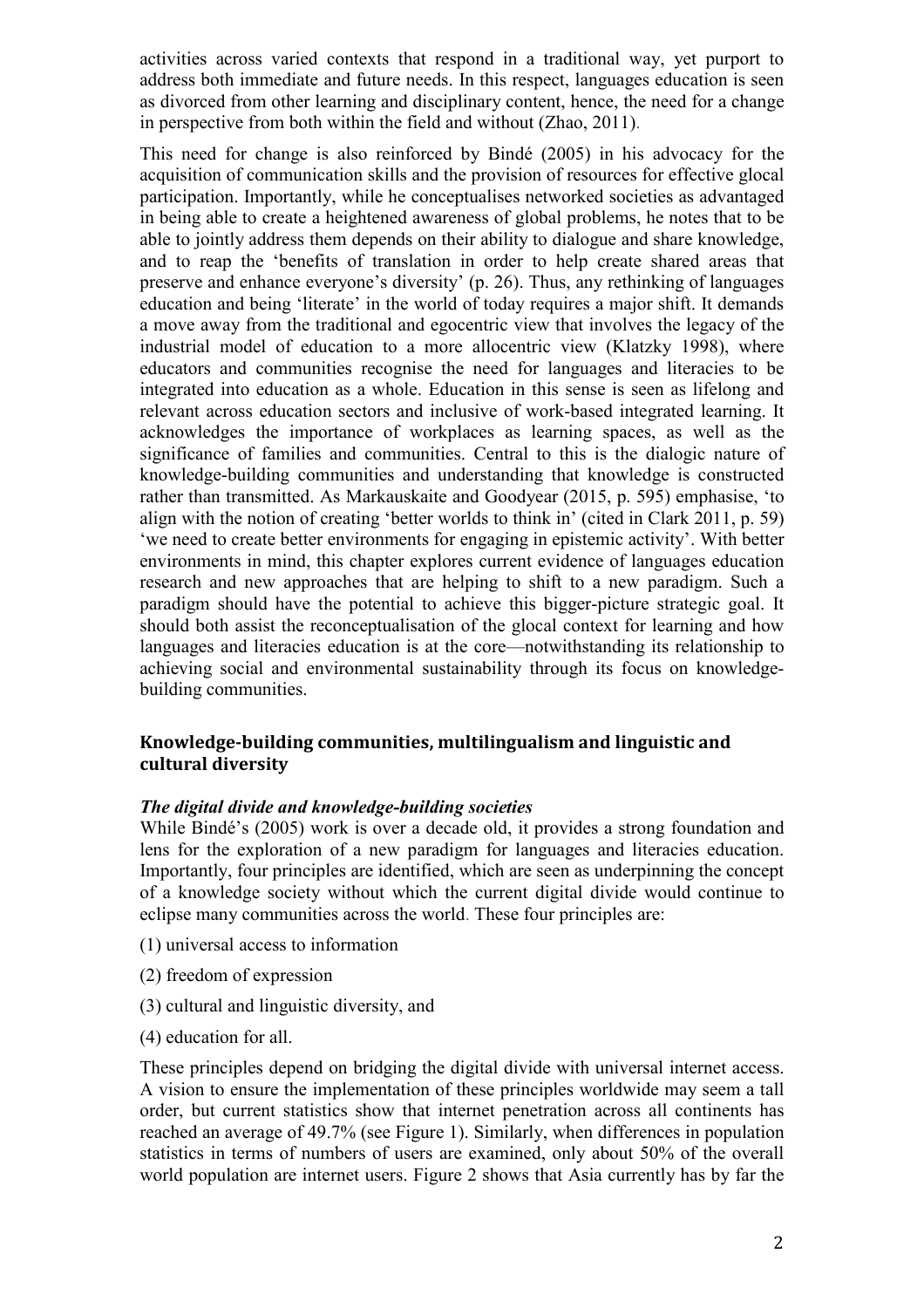most internet users, but perusal of Figure 1 shows their substantial potential to more than double in usage, as penetration (45.2%) is below the world average.

Similarly, while the number of internet users in Africa exceeds that of North America, the Middle East and Oceania/Australia, the African continent has a penetration level of only just over a quarter (28.3%), which is well below the average. This leaves room for much greater usage in the future. In terms of the digital divide, it is easy to see the populations that are underrepresented. We can also appreciate the necessity to ensure implementation of the four principles underpinning Bindé's (2005) vision. Without them, reaching what might be called a new 'world's best practice' in collaborative, social–capacity building practices would not be achievable.



*Figure 1: Extent of internet penetration worldwide* Source: Internet World Stats – [www.internetworldstats.com/stats.htm](http://www.internetworldstats.com/stats.htm) Penetration rates are based on a world population of 7, 519, 028, 970 and 3,739, 698, 500 estimated internet users for March 31, 2017



*Figure 2: Number of internet users worldwide* Source: Internet World Stats – [www.internetworldstats.com/stats.htm](http://www.internetworldstats.com/stats.htm) Basis 3,739, 698, 500 internet users estimated March 31, 2017

#### *Multilingualism and linguistic and cultural diversity*

The breadth and depth of multilingualism and linguistic and cultural diversity across the world—as identified at the core of Bindé's (2005) argument for languages learning to support collaborative knowledge-building communities—is easily justified when the following data are considered. Although there are multilingual countries across the world—such as Luxembourg, Switzerland, Singapore, Malaysia, India and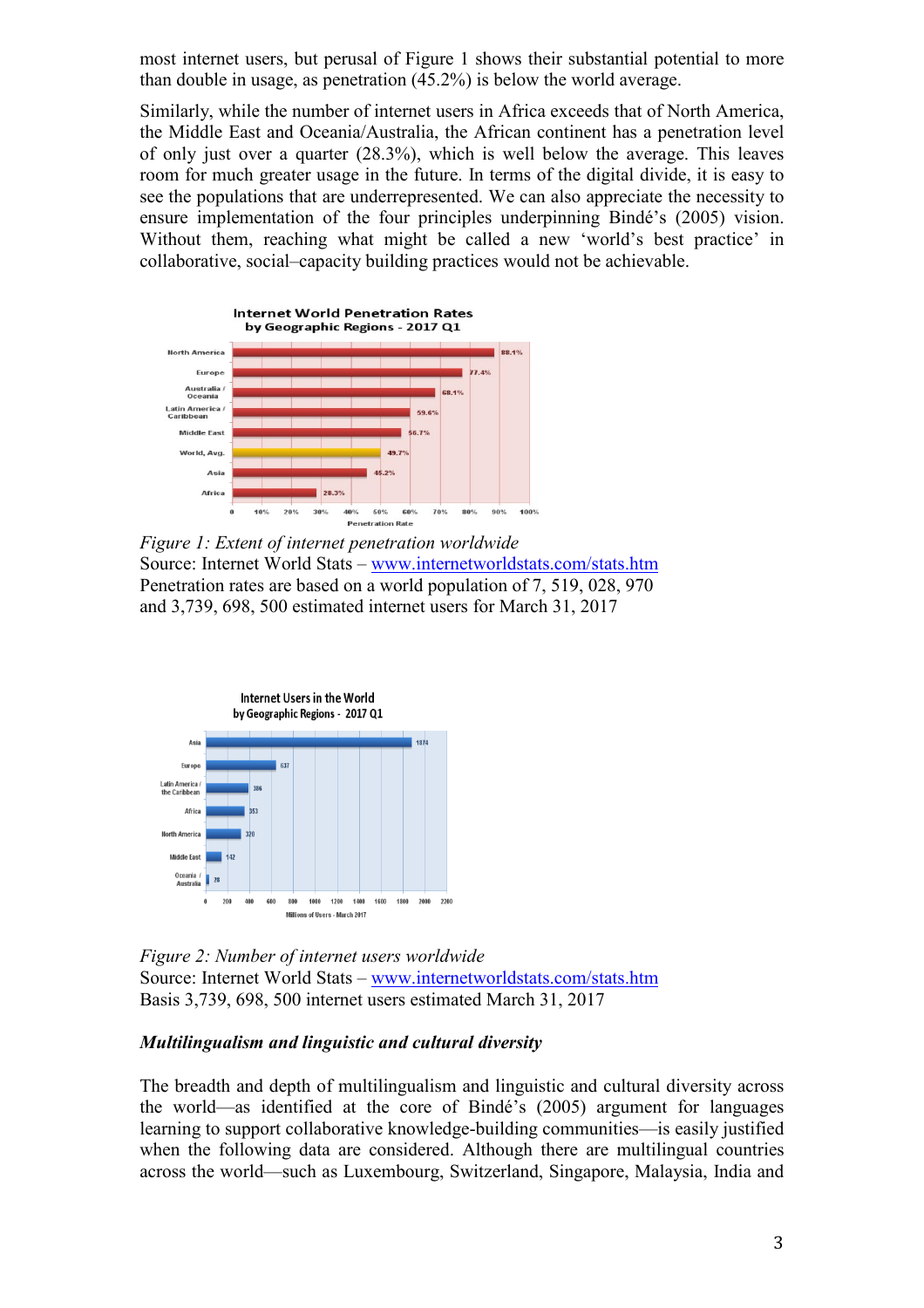South Africa—such countries need to adopt an official language to serve the purposes of the law and governance. However, in some cases a country may have more than one official language to reflect the languages of the community's diversity. For instance, Singapore has four languages (English, Mandarin, Malay and Tamil), and Switzerland has three (German, French and Italian) (Levitt 2004). However, depending on various factors such as governance, policy and people's local needs, multilingual countries may differ in the extent to which their citizens are bilingual, trilingual or multilingual. For instance, according to Quora (2017), 74.7% of Israeli citizens are bilingual and 17% of Indonesians are trilingual.

In stark contrast, English-speaking countries are in the main monolingual. The USA is 75% monolingual (Palmer 2013) and Australia is 81% monolingual (Australian Bureau of Statistics 2012), while in the UK this proportion is believed to be 95% (British Broadcasting Corporation 2017). However, monolingualism in the USA, Australia and the UK is not surprising, given the high level of access the English language provides. For this reason there is a heightened need, worldwide, to learn the English language because of the internet, international business and education that requires English as the lingua franca. Unfortunately, at the same time there is a lack of perceived need or motivation for first language English speakers to learn other languages and to develop their intercultural literacy. Heeley (2012) points out that English is the:

fastest-spreading language in human history, English is spoken at a useful level by some 1.75 billion people worldwide—that's one in every four of us. There are close to 385 million native speakers in countries like the U.S. and Australia, about a billion fluent speakers in formerly colonized nations such as India and Nigeria, and millions of people around the world who've studied it as a second language. An estimated 565 million people use it on the internet.

The linguistic and cultural mix is further complicated by the fact that there are estimated to be three times as many people with English as an added language as there are first language speakers in the world. Thus, the impact of the need for English is highly significant and cannot be ignored in the reconceptualisation of languages education. It is, for instance the global language for business (Heeley 2012); the driver of export education (Stroomberge 2009); and prominent in academia (Davidson 2010). It also has, as Van Tol (2016) notes, the ability to increase the GDP of developing countries as the numbers of students proficient in English increases. This helps increase economic performance. She states that 'countries that focus on integrating English into the curriculum from the primary or even preschool years are attracting foreign investment'. Thus, a glocal languages education policy needs to take account of the tension between English as the lingua franca and the need for other languages, and how these should be selected. For example, choice of languages might be for economic reasons and include languages that support local community needs. However, implementation may depend on the availability of language teachers for specific languages, thus indicating the importance of language planning.

Even though the need for English is well established, its dramatic rise also has the potential to impact on existing communities in challenging ways. Davidson (2010) argues that its growing acceptance as a lingua franca in Switzerland, for instance, has the potential to ultimately change the country's 'long-standing multilingualism'. Similarly, in African contexts such as Senegal (Diallo 2011) and Mozambique (Ruiz de Forsberg & Borges Månsson 2013), where the official colonial language has held the power, and 'home languages' have been resurrected in recent times, English has naturally emerged as a major priority. Although this provides only a brief insight into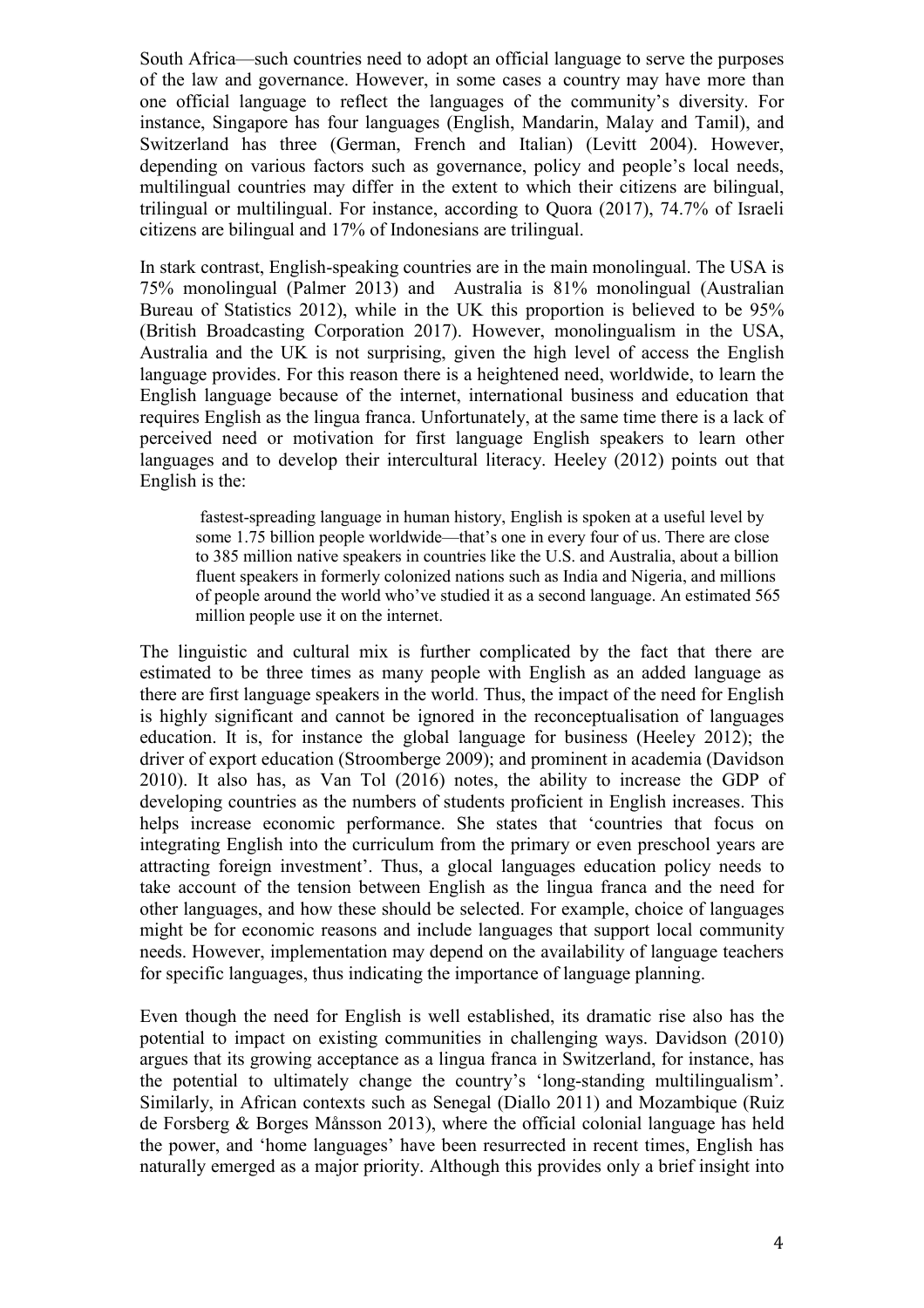the status of languages in use across the world and the dynamics within, it is easy to appreciate that without timely changes to languages education policy, curriculum and practice Bindé's (2005) vision will be very difficult to achieve and the status quo will continue to prevail.

## *English as a shared common language and the added value of multilingual communities*

A further dynamic, as argued by Lauring and Selmer (2011), is that the ability to share and create knowledge in multicultural contexts depends on peoples' ability to effectively communicate with each other. In their research into multicultural organisations they note this can be problematic:

where cultural and linguistic differences create barriers to communication and understanding (Hambrick et al. 1998; Von Glinow et al., 2004) … And if knowledge is not shared, the cognitive resources available within a group remain underutilized (Argote 1999; Cabrera & Cabrera, 2005) (p. 324).

Lauring and Selmer (2011) explored the relationships between language, knowledge sharing and performance in multicultural academic organisations. They found that besides English communication (as would be expected), the number of languages and frequency of communication had an impact on knowledge sharing and outcomes. Both the extent of shared common language and proficiency levels were found to influence group cohesiveness and, in turn, their effectiveness. While they note that these findings may not be generalisable to other organisations, they were subsequently supported by Klitmøller and Lauring's (2013) research. Importantly, this later research provides deeper insights into the nature of the influence of language and culture on communication because it differentiates the type of 'message' content and use of media. Klitmøller and Lauring  $(2013)$  focused on the role of media in intercultural and interlinguistic knowledge sharing in virtual teams to examine how cultural and linguistic issues might be better managed. They see the type of media in use as 'at the heart of knowledge-sharing processes in global virtual teams' (p. 398). Klitmøller and Lauring  $(2013)$  also compared the effectiveness of knowledge sharing between two tasks of different cognitive demand. The first, described as 'lean media' (or canonical messages) involved routine, unambiguous communicative tasks such as e-mail, where making-meaning is related more to factual data that, for instance, is supported by spell and grammar check. The second involved more complex information. In these more difficult tasks the participants used 'rich media' (equivocal messages), which required them to make deeper more critical meaning and interpret information from multiple points of view. This contrast between lean and rich media is identified as a critical consideration in determining the capacity of language users to learn and work, and collaborate effectively in relation to their level of language proficiency.

It is also pointed out by Born and Peltokorpi (2010) that it cannot be assumed that communication is effective when English is the common shared language in global contexts, since differences in proficiency levels can interfere as well as lack of intercultural literacy of expatriates and locals. In terms of English as the corporate language, Klitmøller and Lauring (2013) found this is particularly so when rich media is used, because participants have to critically construct meaning from the multiplicity of information, which may also be spoken, written and visual. Of note was that when communication is asynchronous this can be advantageous, because it ensures time for users to reflect during the process. This is in keeping with Lauring and Slemer's (2011) conclusion that for languages education planning in the context of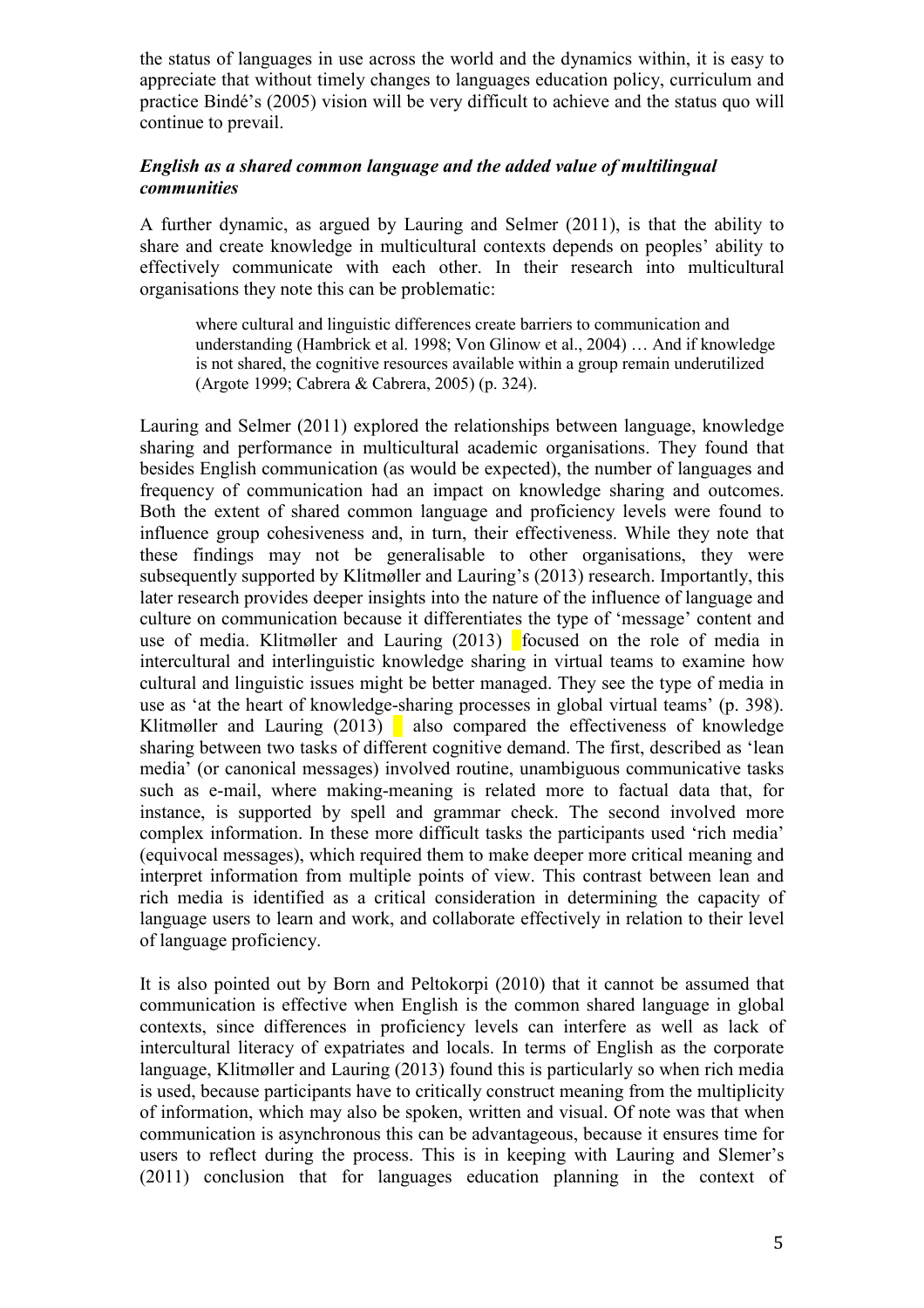globalisation, for multicultural organisational effectiveness consistent English communication should be supported—especially English in management communication. At the same time, Born and Peltokorpi (2010) advocate acquisition of language/s spoken by host country employees as this can contribute to more positive working relations by reducing intergroup boundaries.

However, the importance of languages education in all of this is very easy to overlook particularly by those outside the discipline. Language is more the ubiquitous 'glue' that automatically sticks our communicative transactions together and, without the immediate need for another language, acquiring other languages is not uppermost in people's minds. This means that changes to languages education policy must prompt a change in pedagogy and practice that motivates languages learning that is generative (O'Neill, 2018). There is a need to address the difficulties people have in making the connections because of the traditional struggle of trying to learn a foreign language at school in a monolingual society where the opportunity to speak with a first language speaker and be exposed to the culture has been rare.

Equally challenging for languages education planning is that in largely monolingual Western societies that readily acknowledge those without 'literacy' are disempowered (Jacobson 2016), implications for how this relates to the actual language and cultural diversity of society lacks a clear vision. These countries' populations include large proportions of speakers of other languages who need to learn English by necessity to participate. But the monolingual majority typically do not see the value of learning another language to communicate with them—thus perpetuating a monologic and egocentric view. Yet if the 21st century is dependent on knowledge-building societies that can collaborate, there is an urgent need to turn the current approach to languages education 'inside out'. Rather than conceptualising languages and literacies as subjects to study when other key disciplines are able to carry on their business independently, they should be integral to all aspects of learning across disciplines. If glocal knowledge-building communities are to work in keeping with Bindé's (2005) vision then the ability of people to actively participate is paramount—yet it depends on them having the critical cognitive/metacognitive skills and communication skills, and the tools to make meaning. With respect to the importance of international communication Dahlgren (2015, p. 295) notes cosmopolitanism is an 'exorable dimension of contemporary global civic virtue and agency'. As Lauring and Selmer (2011, p. 325) point out, the high stakes in attempting to build knowledge involves reexamining and gaining a deeper understanding of the role of language in the way we dialogue to make meaning.

Almost half a century ago writers such as Habermas (1971) and Foucault (1980) established a link between language, knowledge and power. Generally, it was argued that whether something is perceived to be valuable knowledge or not is a matter of its place in discursive systems maintained and guided by speech. Hence, mapping how language works in organizations is essential in understanding knowledge sharing and performance (Musson & Cohen 1999).

This vision and need for change therefore raises the bar for the level of education required for all. This not only means languages and literacies education, including intercultural literacy, but acknowledgment of their centrality to learning in other disciplines/crosscurricular fields. For instance, this means that all teachers need this knowledge in order to be able to broaden and deepen their teaching. Dialogue, whether in the context of full-time education or in workplaces or the spaces between, requires all participants to make meaning and transcend the level of linguistic and cultural diversity involved. Scarino (2007) emphasises: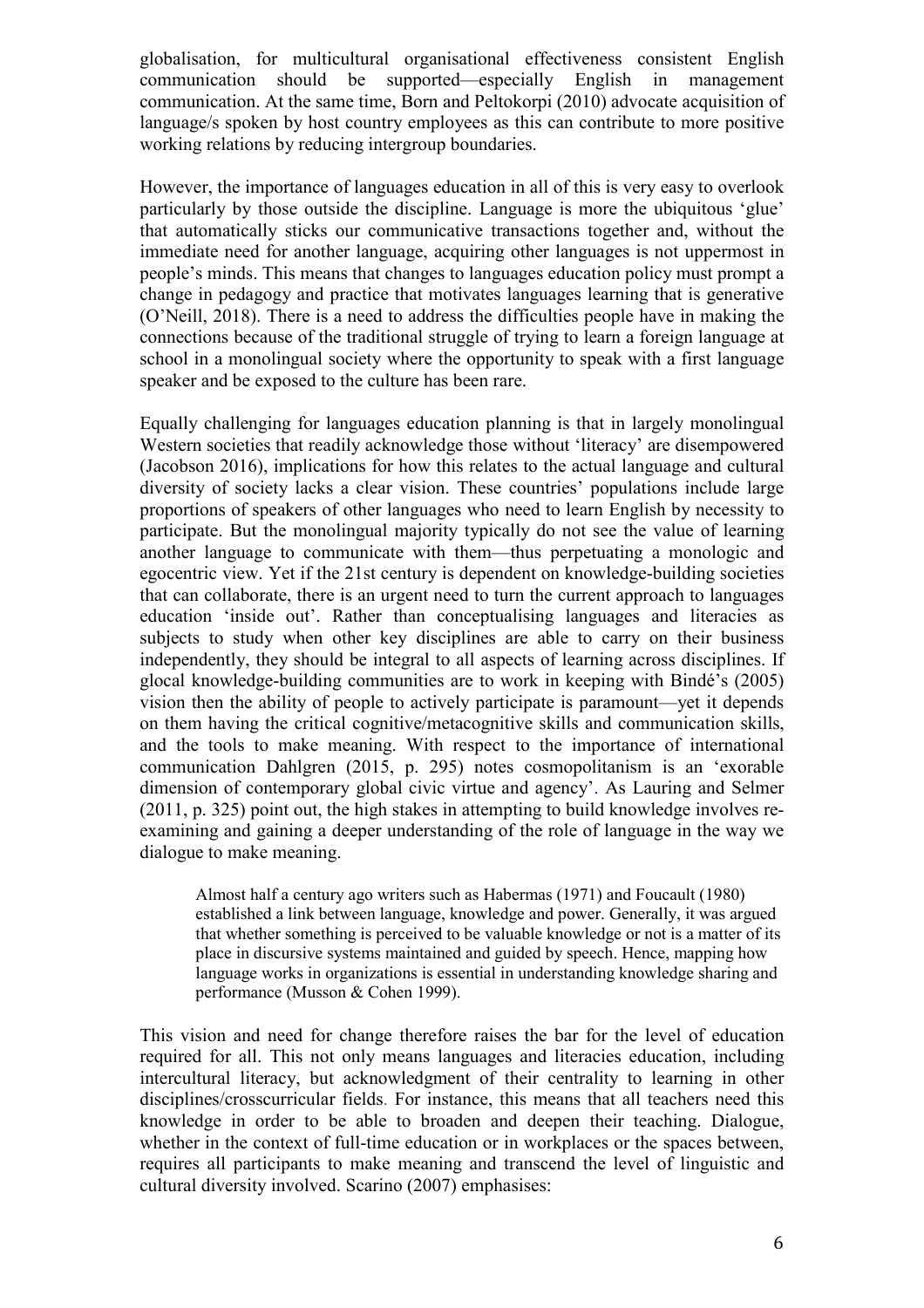Developing learning programmes for intercultural language learning does not involve simply addressing issues of methods or approaches to teaching and learning or issues of preparing a product or artefact to be used as a basis for 'managing' the teaching and learning process. Rather, it is a conceptual matter that relates specifically to how the teacher, as developer, conceptualises language learning, and his/her part in the dialogue with learners (p. 5).

While the purpose for languages and intercultural learnings needs to be reconceptualised, so does the general understanding of how additional languages might be learnt, particularly highlighting the potential available through community participation/service and that provided by digital communication technology.

Although it cannot be denied that English is needed as the common language of choice, people who speak other languages facilitate and add value to the knowledgebuilding process. As Klitmøller and Lauring (2013) found, the number of languages spoken in the organisation in their study was positively associated with knowledgesharing and performance (see also Australian Human Rights Commission, 2016). Bearing this in mind, the most pertinent advice for the need for rethinking traditional approaches and practices—and ways of thinking about languages and literacies education (to consider within the constraints of this chapter), involves two of Bindé's (2005) recommendations. These are 'making linguistic diversity a priority: the challenges of multilingualism' and 'increasing places of community access to information and communication technologies'. First, he argues that 'knowledge societies must be based on a "double multilingualism"—that of individuals and that of cyberspace' (p. 186). Bindé sees languages education beginning in primary school to ensure students are at least bilingual and preferably trilingual in the long run. Multilingual digital resources are highlighted as being at the core of practice, as are the opportunities provided by the internet and cyberspace. These are also seen as having the capacity to help maintain and transform the way minority languages are perceived. He recommends research be conducted to assist with deepening educators' and communities' understandings of what is needed and why to change current perceptions. Second, increasing places of community access to information and communication technologies are a strategic move to ensure Bindé's four principles are achievable. The dissemination and sharing of knowledge in this way, and the creation of a virtual world for new modes of social practice, are seen as transformational ways of bridging the digital divide. The rapidly increasing number of mobile phone users with internet access also contributes to achieving this goal, as does the explosion in mobile technologies. Bindé (2005, p. 185) emphasises:

to strengthen the learning and handling skills of digital tools, the spread and use of freeware and inexpensive computer hardware should be stimulated in communities and countries that lack sufficient resources, and software designers and access providers should be encouraged to produce culturally adapted contents that contribute to the growth of freedom of expression.

This need for languages and literacies education in the context of globalisation and knowledge-building societies is not only reinforced by the demographics noted earlier but is also justified in the light of the current rise in human mobility. As Curson (2015, p. 7) specifies, 'at least 1.8 billion people cross international borders by air or ship every year. Many are on short-term vacations but others leave home in search of a new life. These movements have transformed our world, changing the social, economic and demographic structure of states and regions'. Clearly, as communities increase their linguistic and cultural diversity, and their workforce skills' base and education needs to change through the increasing mobility, the need to be socially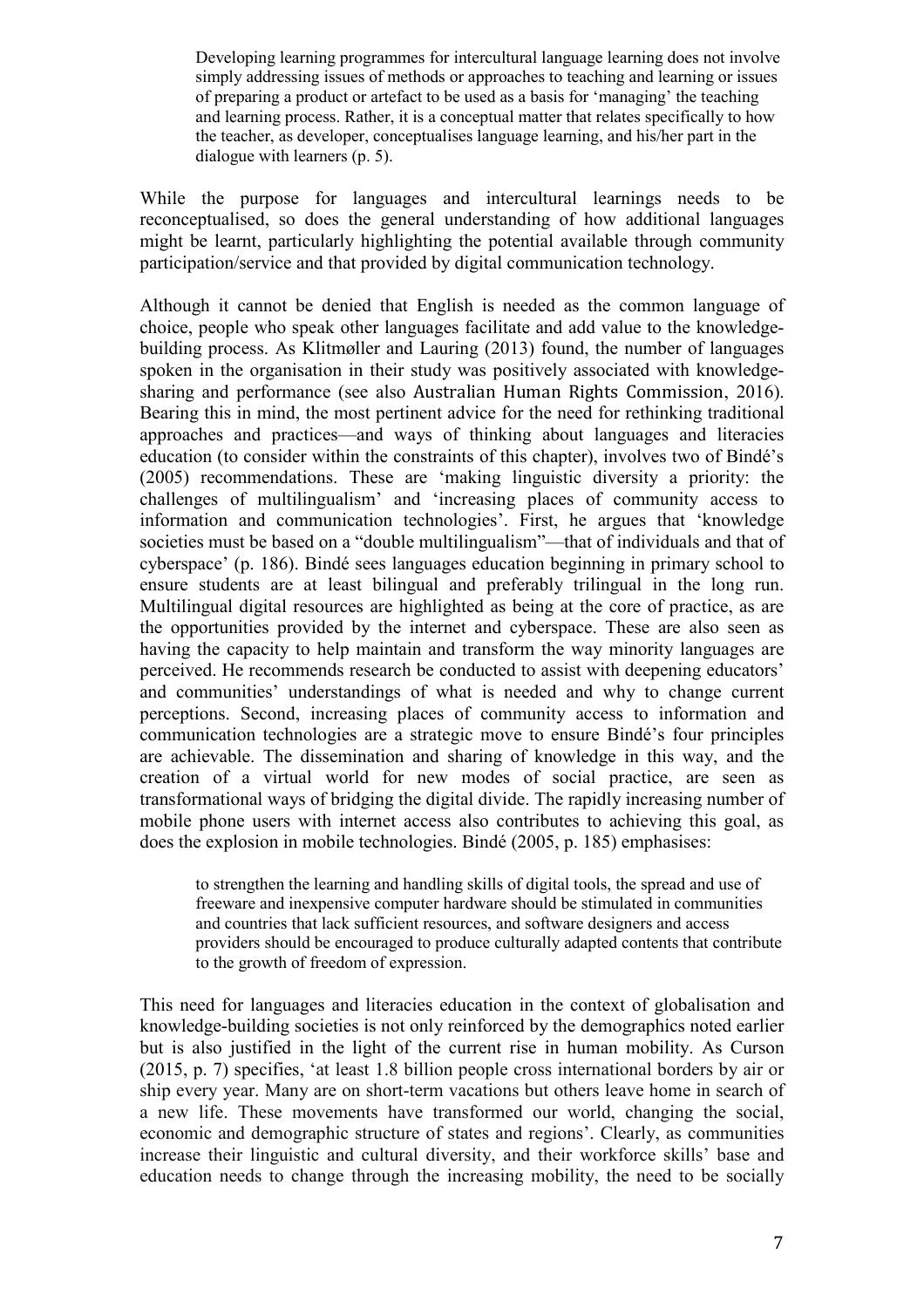responsible and adopt inclusive and collaborative practices intensifies.

This disruption to communities requires education systems to be more flexible and adept in responding to the linguistic needs and cultural understandings necessary for constructive settlement. Education must be for both immigrants and hosts. The need for intercultural literacy is essential, as opposed to the notion that only immigrants need to adjust and that this merely entails them learning the English language. As the world's problems of climate change and the need for sustainability practices increases, in keeping with Bindé (2005), these challenges can only be effectively addressed through collaboration at the glocal level thus making languages and literacies education front and centre for policy, planning and practice, and action. This prompts the need to examine current languages, literacies and cultural education policy and planning, and pedagogical approaches.

# **Schooling, language policy considerations and bridging traditional boundaries**

To date there is a substantial body of research into second language acquisition (Saville-Troike & Barto 2017), languages learning and cultural pedagogy (Paris 2012), policy and planning (Wright 2016) and related issues (Mackey & Gass 2015; Nieto 2010). This provides a sound basis for practice, yet does not guarantee students' success nor guarantee that communities will appreciate the need for languages education as Bindé (2005) envisages is required. Ball (2010) specifies, 'the choice of language in the educational system confers a power and prestige through its use in formal instruction. Not only is there a symbolic aspect, referring to status and visibility, but also a conceptual aspect referring to shared values and worldview expressed through and in that language' (p. 8). Similarly, communities' attitudes towards languages learning and the linguistic diversity of a community (Hornberger 1998) and their differing practical needs may greatly influence the impact of languages education policy. For instance, as Johnson (2013) notes in the US context, 'because of local language ideologies, idiosyncratic beliefs about language education research or a focus on test scores, actively promote English-only monolingual approaches even in school districts that already incorporate bilingual pedagogy' (p. 109).

Moreover, there may be a lack of cohesion in approaches to linguistic needs such that different policies exist and the compartmentalisation of their implementation shows anomalies in practice. For example, courses in English for overseas students that aim to increase proficiency levels for university entry are naturally intensive as they are costly and high stakes, but it is generally known how much time is required for the majority of students to improve to proceed up the scale on the International English Language Testing System (IELTS) test (Green 2006). In contrast, students learning a foreign language in schools may neither have access to learn their language of choice, nor sufficient time or continuity from primary to secondary to make significant progress within a given term in comparison. In addition, students may not have the opportunity to continue learning the same language between primary and secondary school (O'Neill 1990), which suggests a lack of policy direction and prioritisation of resources. Moreover, such language learning experiences have traditionally been isolated in the curriculum, and disconnected from the disciplines and the development of intercultural literacy (Kell & Kell 2014), thus lacking in opportunity for students to use the language to make authentic meaning in a collaborative way.

In moving closer to practices that address the above issues and that are potential enablers of achieving Bindé's (2005) vision, Choo, Sawch, Villanueva and Chan (2017) raise the importance of global education. They describe how a whole US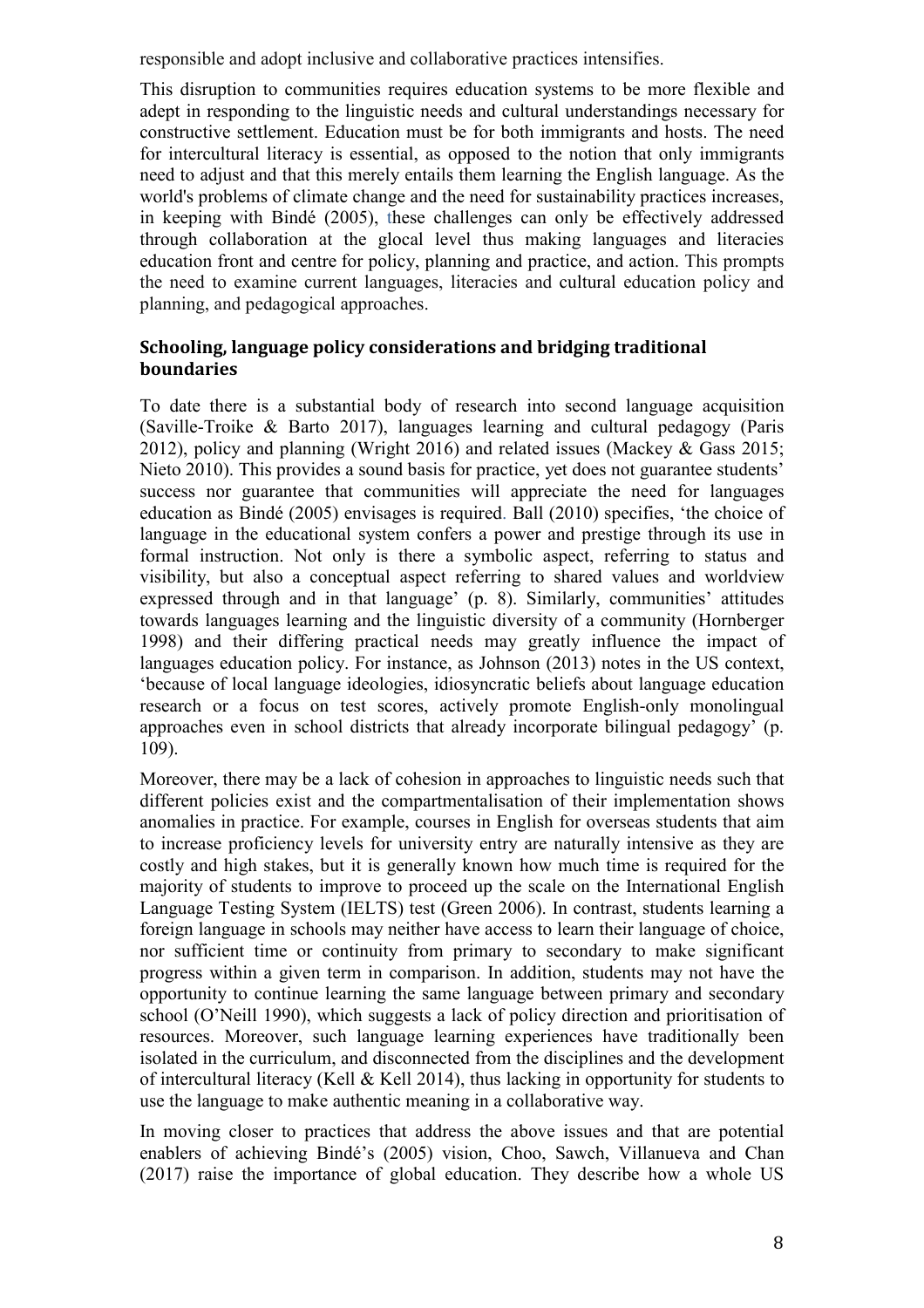school district collaboratively developed a whole-school approach to global education. They designed a Global Education Framework that became the catalyst for change, with the infusion of global education into the ethos and culture of the school through its programs, instructional content and practices, giving voice and agency to students. In keeping with O'Neill (2013; 2015) and Abawi (2013), Choo and colleagues found a common language and meaning-making system was constructed with new tools and artefacts of practice that emerged as a result of school community collaboration. Choo et al. (2017) specified:

building a common language around what it means to teach and learn enhances pedagogy and provides opportunities for teachers to integrate aspects of global capacities … and expand beyond a technocratic, human capital approach to education by taking into account the economic, political, cultural and ethical complexities that now characterize the twenty-first century (p. 202).

The need to reconceptualise and reimage the teaching of languages, literacies and cultural learnings within the context of global education and global citizenship (Dahlgren 2015; Reysen & Katzarska-Miller 2013; Tochon 2017) provides a powerful underpinning for education in the 21st century. As Bindé (2005) argues, citizens of our rapidly changing and increasingly globalised world all need to have the means to communicate internationally and access education besides being able to have their voices heard and contribute in a socially responsible way.

The work of agencies such as United Nations Education Scientific and Cultural Organization (2017), the Council of Europe (2017) and the Organisation for Economic Co-Operation and Development (2017), for example, provide languages education policy guidance at the international level. Bindé's (2005) work presents a strong platform for governments, community and education sectors, and business to promote the need to reconceptualise their current strategies and practices. They recognise the significance of languages education to their communities' need to achieve their overarching health, economic and environmental sustainability goals. But despite the admirable translation of these policies down the chain, achieving change will continue to be challenging until the general education of the majority recognises that they are operating at a deficit with only one language, and English at that.

Notably, the justification for learning more than one language has significant advantages, including from cognitive, sociocultural and economic perspectives as well as from an educational perspective (see Cloud, Genesee & Hamayan 2000), thus reinforcing Bindé's (2005) stance. This is reinforced by Fernandez (2008). She points out how the capacity of 'languages learning' can improve an individual's literacy in his or her first language, and also enable development of the intercultural competencies needed to participate in a multilingual and multicultural, globalised world. Fernandez (2008, p. 21) cites Liddicoat et al. (2003, p. 23), in emphasising that to achieve this an intercultural approach to language teaching is necessary, and that it should be underpinned by four common features. These are:

- exploration by the learners of the target language and culture and of their own language and culture
- discovery of the relationship between language and culture
- developing conceptual and analytic tools for comparing and understanding cultures
- developing a reflective capacity to deal with cultural difference and to modify behaviour where needed.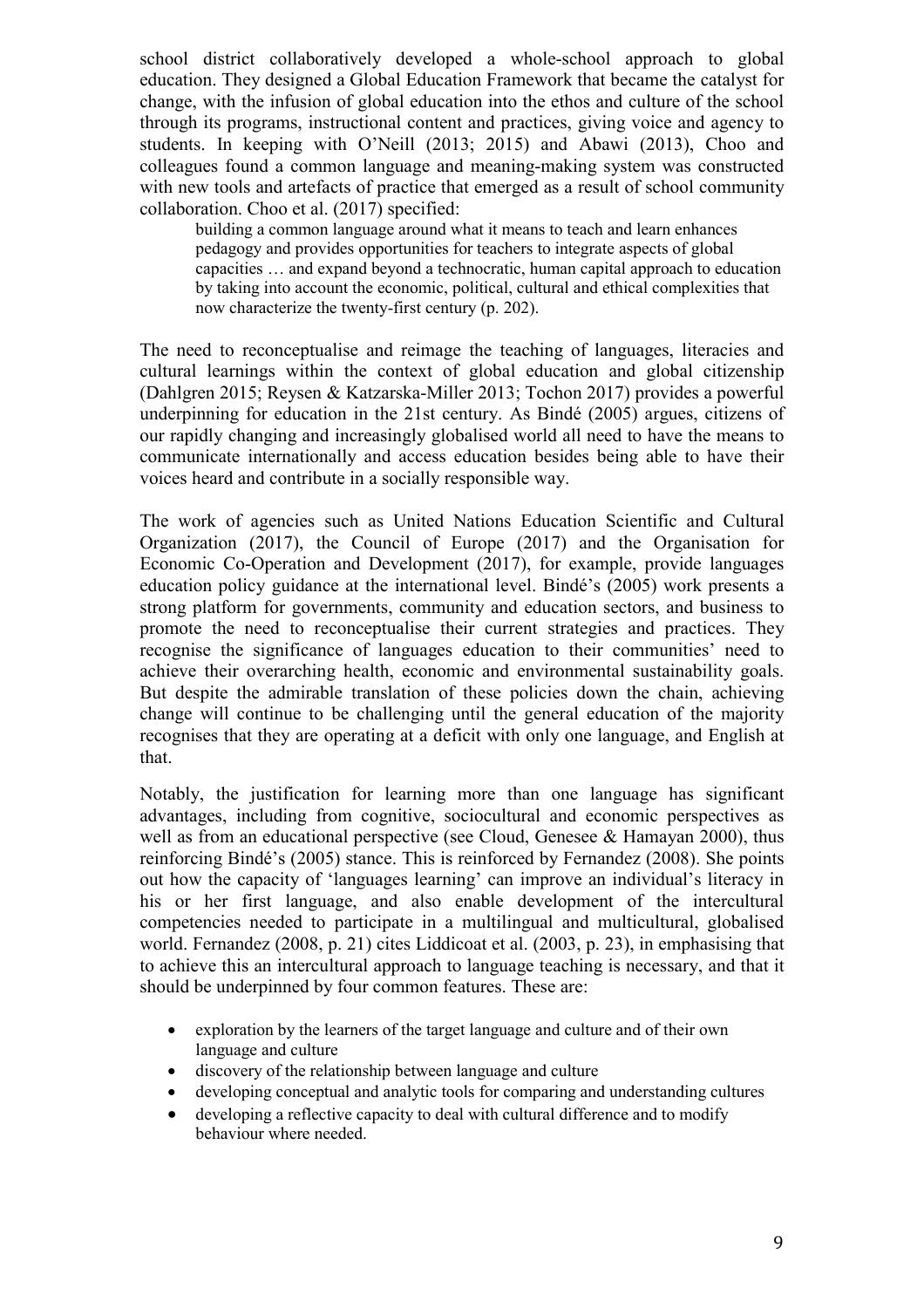These features underpin the new knowledge, skills and tools needed to fulfil the aim for communities to be inclusive and collaborative in learning and working together in the context of globalisation. This is in keeping with Miike's (2003) stance that to achieve such harmonious relations 'usually demands mutual adaptation, [that] cannot be achieved without allocentric communication practices' (p. 259). It resonates with the dialogic attitude that underpins McNiff's (2013) 'cultural cosmopolitanism', which requires:

an openness to the other and a willingness to listen and learn … recognizing the validity of the other's point of view, and their right to hold that view that depends largely on one's own capacity to acknowledge and respect the cultural and historical situatedness of all participants in the encounter, including oneself (p. 502).

Thus, change is very much linked to the quality of communication and interactions. From a pedagogical reform perspective, learning environments need to exemplify such practices and take account of the shift towards democratic and dialogic pedagogies (Mayer 2012; O'Neill 2018; Richardson, Dann, Dann & O'Neill 2018; Rhymes 2016; Skidmore & Murakami 2016; M. Walsh 2006). This links to Tochon's (2014) argument for deep apprenticeship that involves both cognitive and sociocultural aspects of languages learning. He sees this as occurring within a content-based, transdisciplinary approach that is able to meet disciplinary, interdisciplinary and transdisciplinary goals through project-based and problem-based learning. Tochon (2014, p. 129) argues that since 'learning is socially constructed (Reigeluth 1999), in today's knowledge society, social apprenticeship stimulates various forms of interaction and socialisation through cooperative projects to enhance knowledge, skills and experiences within contexts genuinely and informally created by the learners through peer negotiations and collaborations (Boulima, 1999; Ding 2008)'.

In this way languages education can be turned 'inside out' with languages learners being afforded maximum opportunity to use the target language in authentic, experiential, focused learning spaces (American Council on the Teaching of Foreign Languages 2010; Albadry 2017; Schaffert & Hilzensauer 2008). With this in mind the following section describes five scenarios that provide selected insights into how such change is occurring from the policy, curriculum and pedagogical perspectives (within the limitations of this chapter).

#### **Selected scenarios of policy and practice**

**Scenario 1—Motivating language languages learning in schools: policy change**  In Australia, the state of Queensland's 'Global schools: Creating successful global citizens' policy document for consultation (Department of Education, Training and Employment 2014) constructs a new vision for languages education based on the tenet of students needing to be global citizens. It describes existing practice and sets targets over the next decade to foster change and transform languages education to meet this goal. Strategically, it notes:

The international education industry is economically important for Queensland and supports the internationalisation of our school communities by providing all students with a broader view of and connection with the world. It is an important platform from which to build capability within our schools to revitalise our approach to languages education and place it at the centre of our development of successful global citizens (p. 3).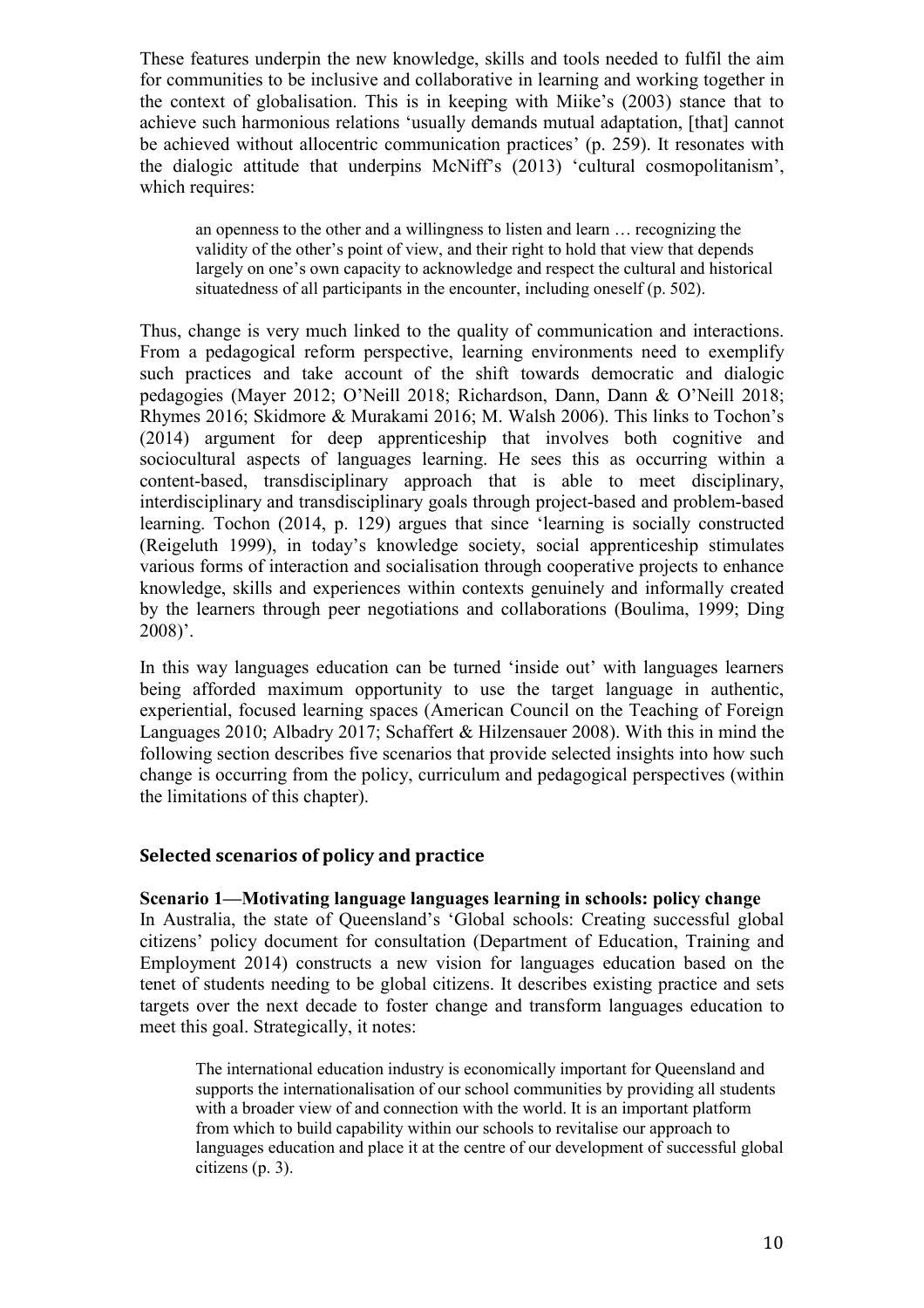Choice of languages has emerged according to an historical European influence but Japanese is currently the most prevalent—followed by French, German and Mandarin—because of past economic and social ties. However, language choice more generally reflects the linguistic diversity of communities and the availability of teachers. There are well established immersion programs, and technology is in use to connect schools statewide and build international reciprocal relationships that may include study tours and student exchange. It is acknowledged that there is a need to develop long-term strategies to promote the importance of languages education and this global approach at every level of the schooling system. Moreover, the point is made that:

Principals need to demonstrate a personal commitment to the importance of languages, with which to engage their school community. A compelling vision that champions language learning as vital in opening opportunities for personal development and work success is essential. Providing our principals with the knowledge and experience to adopt this vision and the tools to implement an international approach to learning across the curriculum, including a quality languages program in their school, is critical (p. 7).

In addition, this policy recognises that, for this vision to be achieved, a workforce of teachers who have a commitment to a global approach and an enhanced intercultural understanding is essential. This has implications for both inservice and preservice teacher education, as well as for students and their parents, who may not currently be aware of the need for or reasons for promoting languages education.

#### **Scenario 2—Online intercultural communication and language exchange**

Now a long term well established approach to learning English as a foreign language (EFL), learner groups across countries participate in project-based language learning online, communicating in English. This comprises a virtual learning space where participation/communication can be spoken and written, as well as synchronous and asynchronous. Students acquire digital literacy using multimedia to make meaning and share cultural knowledge. There is the ability to work in small groups and meet in larger groups in real time, present material in different modes and link to the internet. Using a student-centred thematic approach, this type of program has typically culminated in students meeting face-to-face in one country to present their joint projects together and celebrate their success (O'Neill, Shing-Chen, Li, Kagato & Quinlivan 2005). The involvement of fieldwork helps to bring intercultural understanding to life. The following features of the program show how communicative, meaning-making interactions are stimulated and can easily be sustained. These include the ability to upload and display Word, PowerPoint, video and image files; annotate, type, highlight and draw on the screen; and link to internet resources. As a virtual face-to-face space, speaking, writing and chat can be simultaneous and group members visibly present in 'the room'. There is potential for a strong curriculum focus and data are able to be revisited to enhance learning. This approach may be adapted in a variety of ways to design more authentic language learning spaces. It can connect those who are learning a new language to communicate and make meaning with proficient speakers of that language. It has the potential to support language learning and intercultural literacy as part of cultural exchange programs whether short or long. Importantly the problem associated with traditional approaches that lack the opportunity to actually use the language for reallife purposes can be addressed. By providing a means to interact with first language speakers, combined with the adoption of project- and problem-based learning students can engage more deeply and so better develop their intercultural understanding (Tochon 2014).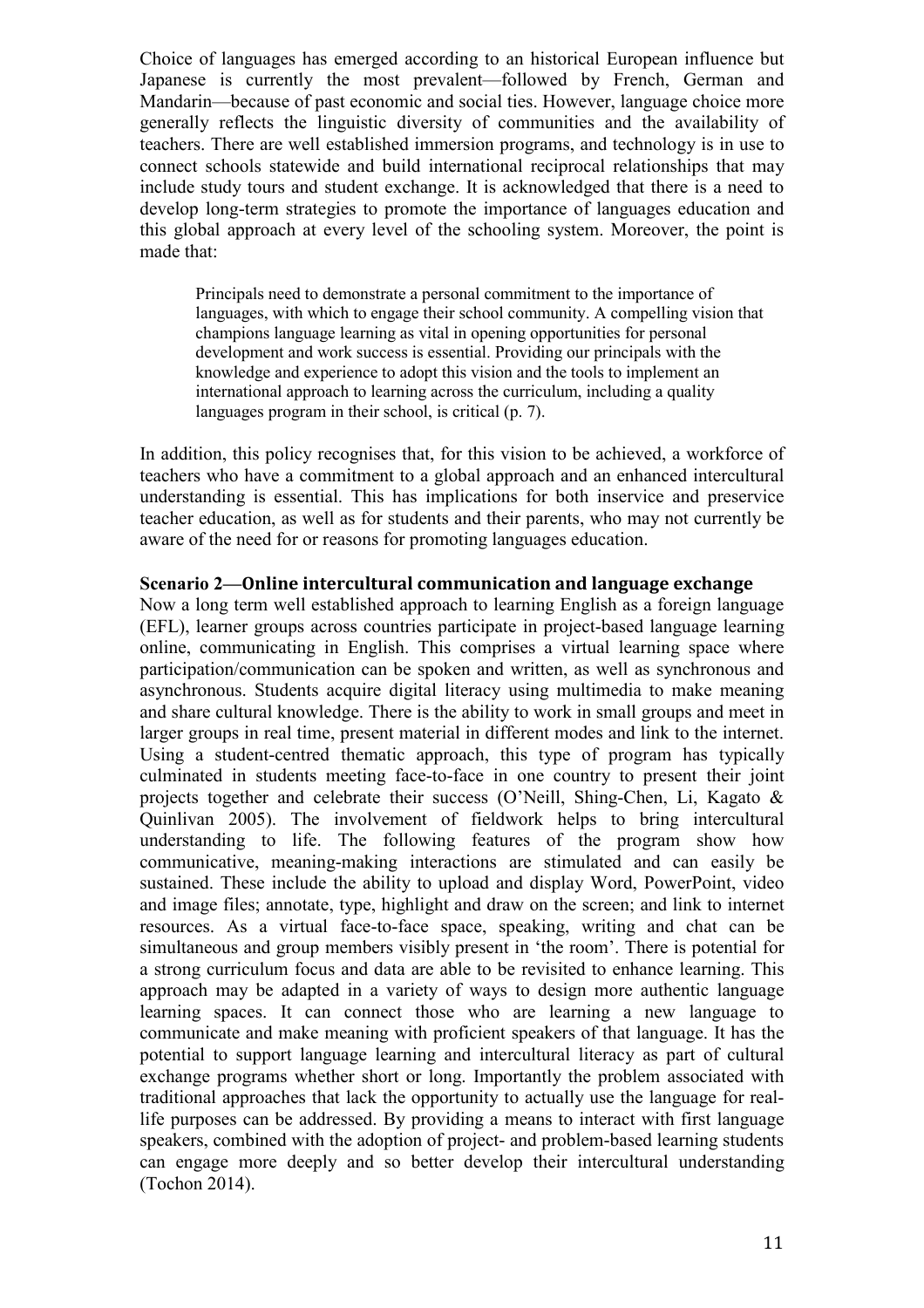#### **Scenario 3—Service learning**

An innovative approach was adopted in higher education by providing non–English speaking background (NESB) students with opportunities to participate in service learning (O'Neill & Dowe 2015). 'Service learning is a teaching and learning strategy that integrates meaningful community service with instruction and reflection to enrich the learning experience, teach civic responsibility, and strengthen communities' (National Service-learning Clearing House, cited in Ryan, 2012, p. 3). Service learning spaces began with involvement with conferences working in pairs to chair individual speaker sessions, managing introductions, timing, question/answer sessions and votes of thanks. Value was added to their experience through their attendance at conference sessions and participation in general planning, organisation of their group and transportation. This core experience motivated other group initiatives, which led to other interested parties joining in to volunteer their skills and provide language coaching in English. In addition, teachers of languages common to the group responded to an emergent interest by the local community to find out more about those languages and cultures. Possibilities for service learning that emerged, included reading stories in first languages in community libraries, schools and other community settings, and presenting on home languages and cultural knowledge to those working in mutlicultural settings. Implementing such a project naturally fostered language and cultural exchange. Techniques that emerged in response to the need to communicate and share information included regular meetings, e-mail, mobile phones, and a designated Facebook site. As a learning experience it was very valuable for students by creating connections and stimulating language use with people outside their immediate first language group. It provided a more authentic opportunity to use English and/or first languages instructively, and promoted students' engagement to build their language, literacy and intercultural capacity. In this way service learning was seen as adding value to the students' experience by fostering a feeling of belonging and being valued in the community. It demonstrated that service learning provides an opportunity for the students to connect with the staff and each other, linking them into an interesting and non-threatening network, thus building their confidence and motivation.

### **Scenario 4—Foreign language competencies relevant to NESB students**

The existing languages skills of members of the community are often overshadowed by the need to learn and communicate in the applicable lingua franca. These language skills are also in danger of deteriorating over time unless there is a sufficient community of users, but in some immigrant situations language skills are typically not in use by the third generation (Hatoss 2008; Lo Bianco 2009). One approach that can be helpful is to develop foreign language competencies that equate to specific levels of language proficiency (O'Neill & Hatoss 2003). These can then be built into competency-based training packages applicable to different industry areas. Assessing non-English speaking background home language competence as part of study towards a certificate qualification or above would be very advantageous, as it would be relatively reasonably achievable for most, and thus motivational. This is also applicable to other language learning spaces, such as secondary schools, where students are learning a foreign language. The linking of students' competence to a series of competency levels would enable provision of feedback while promoting a mutual understanding. Similarly, such competencies would be able to be applied to school language programs and would support project-based and problem-based learning. For instance, a school student may achieve the competency of SITXLAN2111 *Conduct basic oral communication in a language other than English* in most languages as part of a certificate or diploma in hospitality (Industry Skills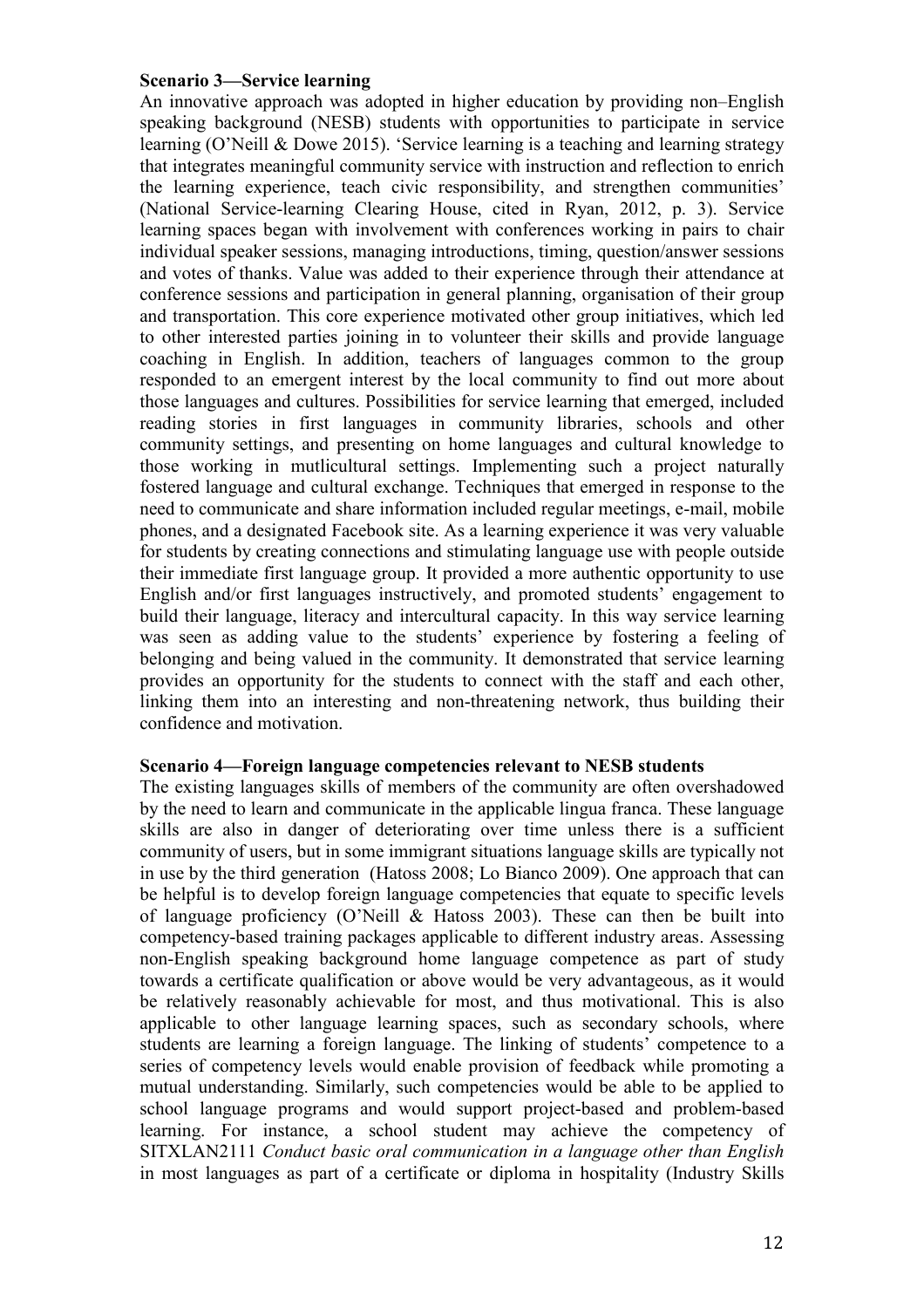Council 2013). By relating competencies to actual on-the-job experiences, language acquisition can be stimulated because of the need to communicate for authentic purposes. It also provides the opportunity to recognise the existing languages skills of people learning and working in multicultural tourism and hospitality, besides those of foreign language learners. Importantly, this is a model that is adaptable to other industry areas. It provides the potential to be integrated into education and upskill the population if applied in principle across the board.

### **Scenario 5—Digital communication technology and social media**

For those with access to technology and the internet, the opportunities for communication, collaboration, locating information, creating and learning are boundless. Dudeney and Hockly (2012) highlight that English as the language of global communication 'is becoming increasingly digitally mediated [and] if learners are to fully embrace their 21st century citizenship, they need linguistic and digital skills'. This involves reading/viewing, creating and speaking to multimedia and multimodal texts, accessing the Cloud, and operating in the virtual world with access to virtual reality 24/7 (Reeves & Nass 1996), in which face-to-face communicative interactions can take place, information can be shared, and knowledge can be built. By allowing for synchronous and asynchronous activity and the ability to record and revisit history at any time (Conway & Ion 2013), this adds an additional dynamic dimension to support languages learning and pedagogical approaches, as well as integrating critical dialogic practices. Ludvigsen, Lund, Rasmussen and Säljö (2011) raise issues for language learning and workplace practices from the perspective of digital and networked technologies. They state that in this knowledge era, workplace practices become more specialised and represent a particular configuration of professional languages, technologies and organisational arrangements. On this basis, Ludvigsen and colleagues identify the 'need to increase our understanding of the many forms of collaboration as types of social practice … [noting] we seek to reveal how learning as a socially organised activity is enacted in and across sites, settings and contexts' (p. 1). Language use for the purpose of collaboration has been shown to involve the three aspects of social, technology and research (Engeström & Tolvianien 2011). Combined with the work of Markauskaite and Goodyear (2015) and also that of Shaffer and Gee (2007) and Bielaczyc and Ow (2014)—with regard to being aware of epistemic considerations in the building of knowledge and the teaching of languages—these aspects need to be taken into account. It is not surprising either that Tochon's (2014) deep approach to languages learning advocates the use of problembased and project-based learning, as collaborative problem-solving is central and, as Bindé (2005) argues, is critical to glocally based solving of society's 21st century challenges.

The advent of digital communication technologies has also created a shift in 'literacy' skills from the traditional focus on linear, monomodal texts that relate information to the reader to the use of multimedia and multimodal texts that 'present' information in an interactive way (S. Walsh 2006; Wang 2013). Taken in the context of languages learning through 21st century knowledge-building communities, the concept of 'literacy' also needs to include the multiliteracies (New London Group 1996). Cope and Kalantzis (2001) exemplify this pedagogy in relation to a teacher working with Australian Indigenous students to develop an abstract artistic design using natural form as a starting point. Importantly, it is seen as a pedagogy that:

'makes connections … between linguistic and visual design, and the crosscultural aspects of meaning making … basing learning in the students' own experience (Situated Practice); the explicit teaching of metalanguage that describes Design (Overt Instruction); investigation of the cultural context of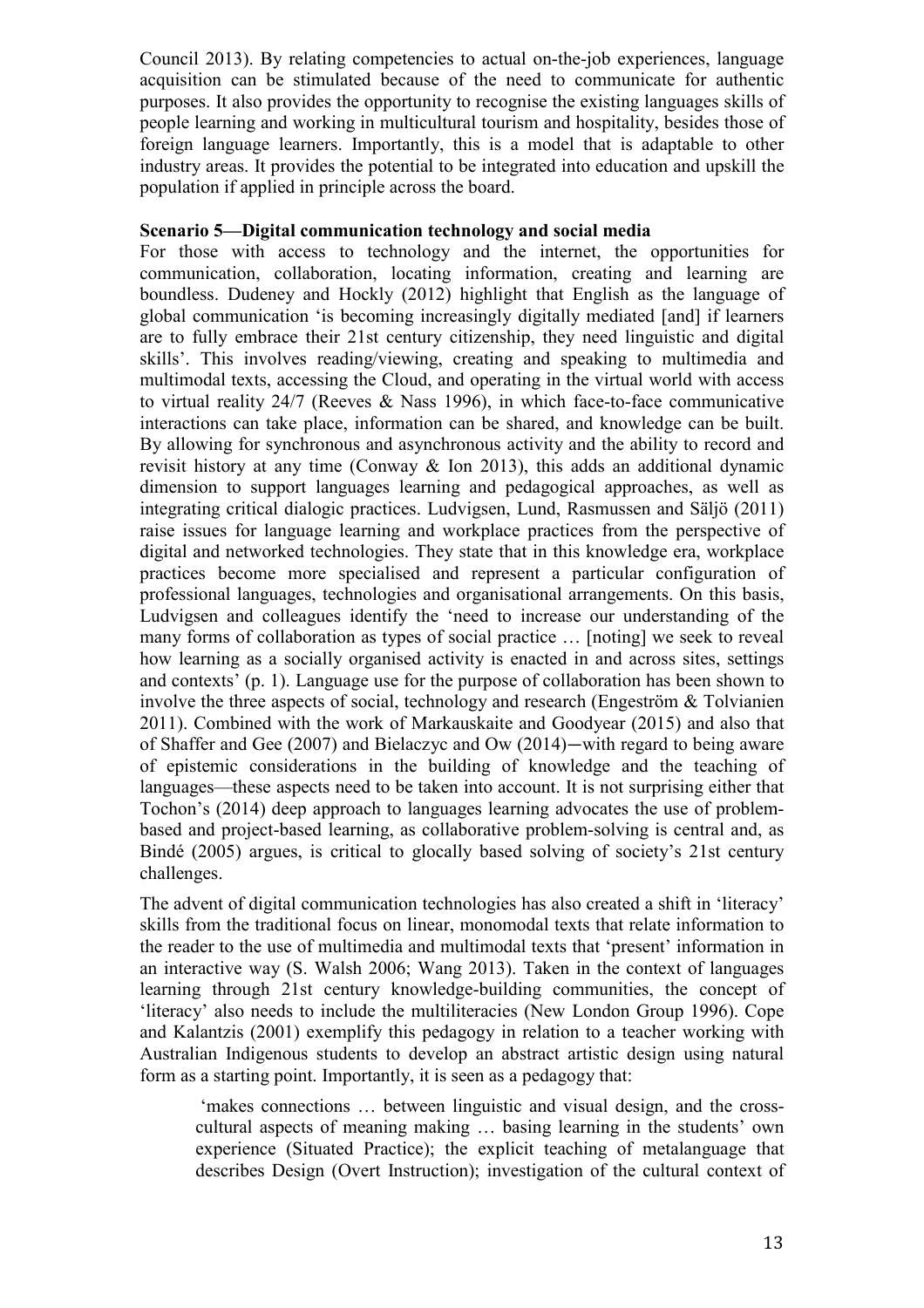the designs (Critical Framing); and application of the Designs in a new context that the students have themselves created (Transformed Practice)' (1).

As we see with the use of smartphones, iPads, tablets and laptops, and with the multitude of mandatory 'apps' and software in use, the opportunity to dialogue and collaborate and create and communicate new knowledge has never been so rich. Similarly, from a languages-learning perspective, social media presents a prolific opportunity to use language and multiliteracies to contribute along with many others, any time anywhere, across cultures. Moreover, in terms of developing collaborative skills, Wright and Skidmore (2010) highlight that '[c]ollaboration is probably the most commonly observed behaviour when playing [computer] games' (p. 226). They see teaching through games as being able to achieve authentic learner-centred pedagogy that involves students in critical, reflective dialogic processes and experiential learning.

Harrison and Thomas (2009) specify that social networking sites can transform languages learning and support collaboration, raising the issue of mediation as 'a means to examine the roles of both language and culture in human development' (p. 115). This is reinforced by Lin, Warschauer and Blake (2016), who see such sites as being able to create authentic learning spaces where a target language can be practised among learners who have a common goal and share their expertise. They cite Chen (2013), noting that social networking sites can 'empower users to navigate across languages, cultures, and identities ... [and] research by Blattner and Fiori (2011), Klimanova and Dembovskaya (2013), and Mills (2011) … [reinforces that its] 'use helps learners construct their L2 identity and build a relationship with the target culture' (p. 125). Lin, Warschauer and Blake (2016) also highlight how digital communication technologies contextualise the use of language and, importantly, how they facilitate this within the disciplines. As a resource they support access to information, interactive communication and collaboration, besides providing a range of authorship tools. As noted by Strangman, Meyer, Hall and Proctor (2005):

These tools are having an impact on foreign language instruction around the globe. Pufahl, Rhodes and Christian (2001) surveyed teachers in 19 countries outside the U.S. about elementary and secondary foreign language instruction. Teachers' answers to the question 'What do you think are three of the most successful aspects of foreign language education in your country?' reflected the need for a 'comprehensive use of technology: technology as a way to provide access to information, give students an opportunity to interact with speakers of a foreign language, and to engage students' (p. 40).

The capacity of technology to improve pedagogy by facilitating a common language and meaning-making system for learning explicates metacognitive processes and enables dialogic practices that use new tools to ensure the development of collaborative skills. All in all, research demonstrates that digital communication technologies and social networking sites have provided a springboard for the transformation of languages learning, as well as facilitating glocal collaborative dialogic practices that have the ability to support knowledge-building communities. The five selected scenarios demonstrate how language and cultural learnings are currently being facilitated in ways relevant to the engagement required for knowledge-building communities.

#### **Discussion and conclusions**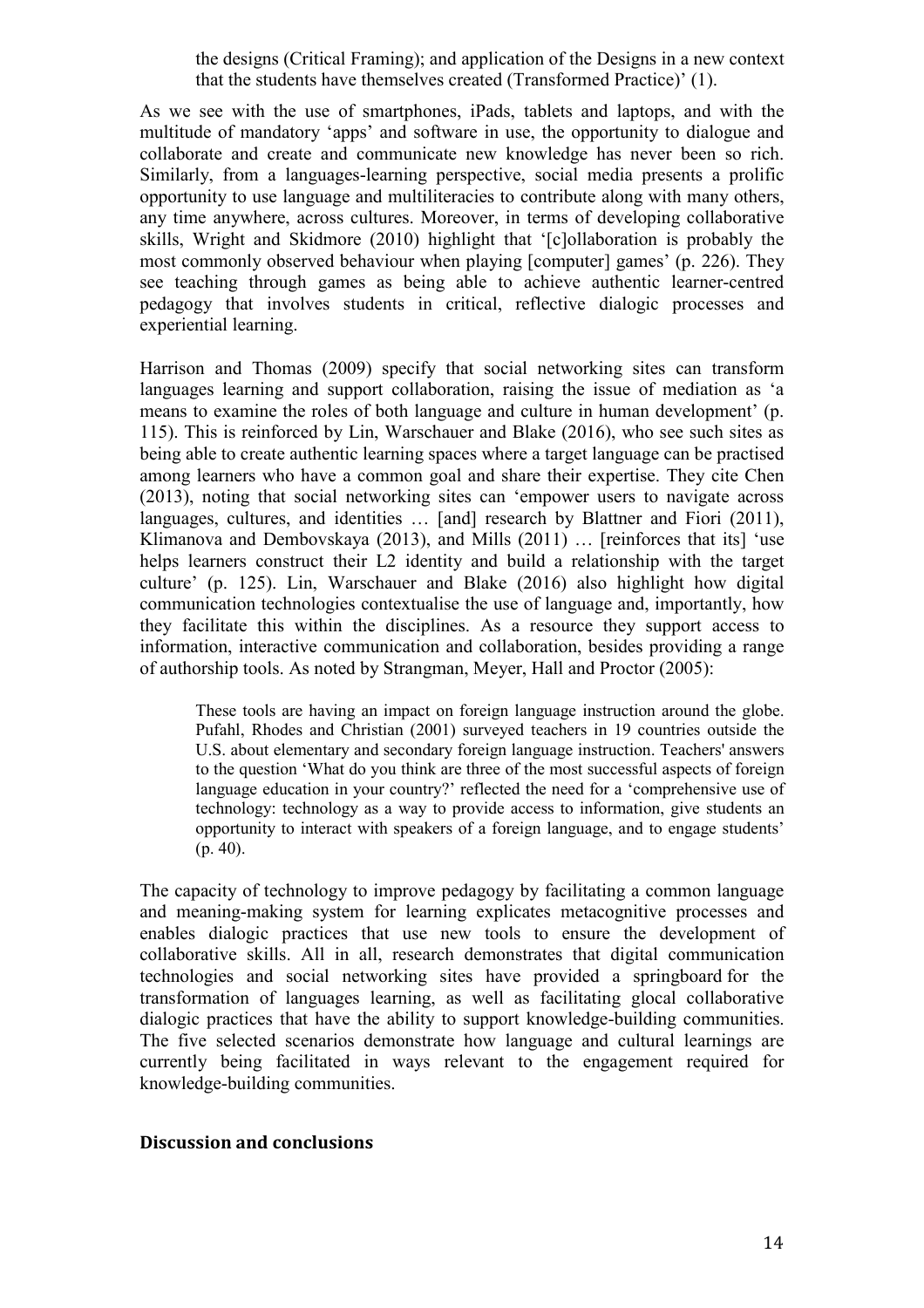This exploration of new opportunities for languages learning through the lens of knowledge-building communities (Bindé 2005) has assisted in creating a new vision and reconceptualisation of how languages education best fits into education in the 21st century. This reconceptualisation is presented through the metaphor of 'turning languages education inside out', depicted by the inverted umbrella in Figure 3. It shows the contrast between the traditional general societal viewpoint that is argued to be egocentric, with languages learning perceived as a separate subject-based course of study where both educators and many students do not see any reason for learning an added language. In addition, learning in other disciplines has traditionally been divorced from linguistic and cultural matters. Despite the growth in multicultural/multilingual communities—including those within monolingual countries—educators across disciplines, and those teaching English to first language speakers, have often lacked languages education themselves (Campion 2016) and therefore have failed to appreciate the need. Thus, it is hoped that this exploration using Bindé's (2005) vision to equip people with the languages, literacies and cultural skills to participate in collaborative problem-solving as a matter of necessity, to solve 21st century global challenges, will illuminate this argument for all, rather than only for those involved in languages education. Figure 3 provides a model of operation that presents languages learning at the forefront of a modern, responsive and innovative education system that acknowledges our globalised world and diverse multilingual contexts. Created by the author, it identifies the importance of languages education, literacy, literacies and multiliteracies as theories that are usually treated separately, but clearly their intersection is important for reconceptualising what might be the umbrella term of 'languages education'.



*Figure 3: Graphical representation of the concept of 'turning languages education inside out'.* (Source: The author)

This umbrella model aspires to inform world's best practice in collaborative, social capacity building. This is achievable by making languages education an essential part of—and integrated into—the different education sectors' curricula and pedagogy. Since educators, including those in other disciplines, need to have acquired the necessary underpinning knowledge, allocentric view and skills for implementation, there is a need for change. This includes policy change, glocal planning, upgrading of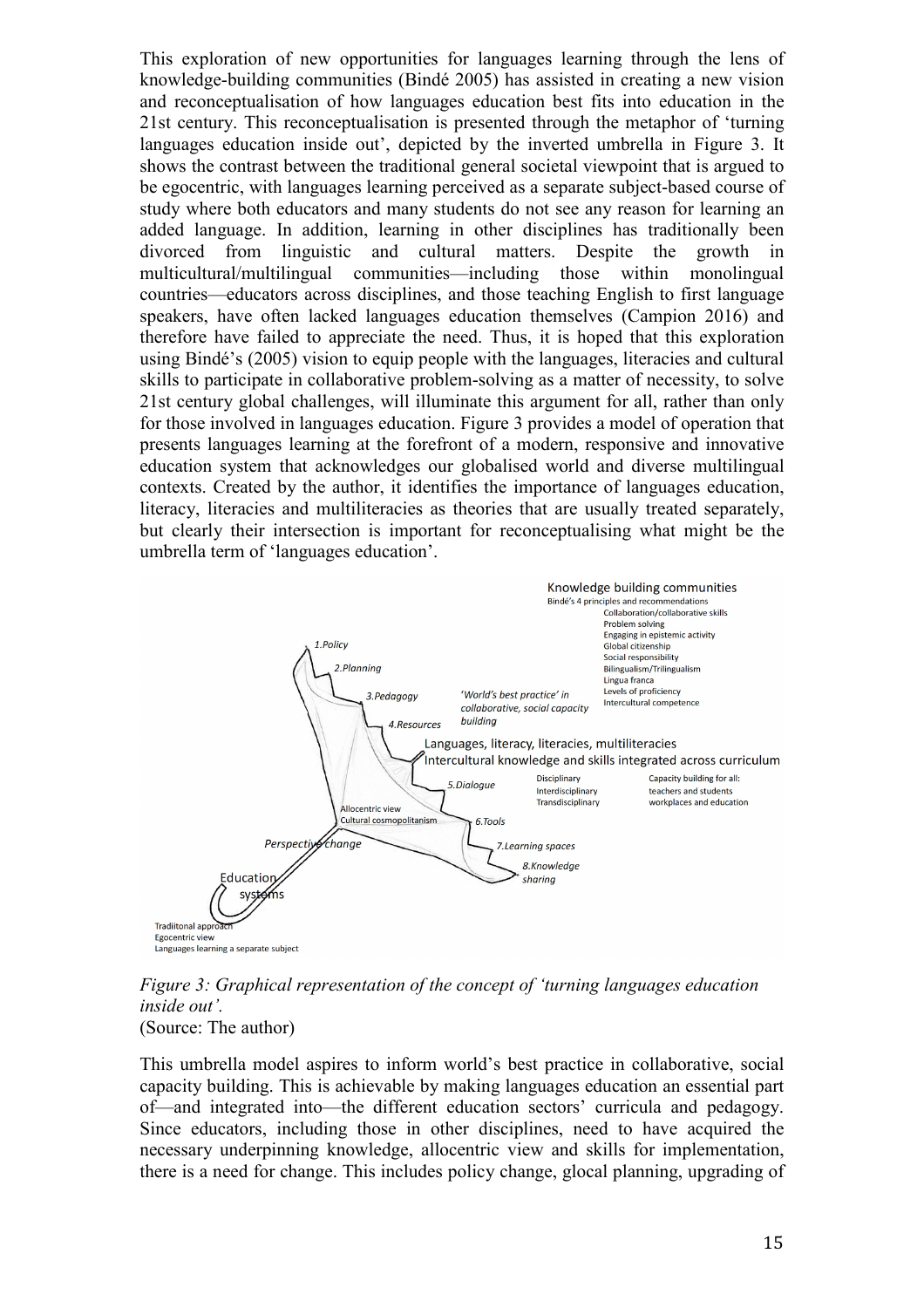educators' knowledge and pedagogical skills, the highlighting of resources available, and a heightened understanding of the importance of a dialogic approach. As well, there is the need to ensure that learners have both access to and the ability to use today's new digital tools.

Moreover, educators and their students and workplaces need to be aware of the new learning spaces available and their advantages, including those spaces that support virtual communication, with the ability to access knowledge and share it accordingly. These elements appear on the umbrella spokes that signify their need for implementation. This implementation would be contextualised and in keeping with a problem-based and project-based learning approach that is intended to be interdisciplinary as well as transdisciplinary (Tochon 2014).

By turning languages education inside out, these eight elements are released from their traditional constraints to broaden their application. Their relevance to communities regarding the need to adopt a global view along with a sense of responsibility and acquisition of skills to more effectively address the world's challenges is central to the model. The model also recognises that this approach depends on participants adopting an allocentic view within the context of cultural cosmopolitanism and global citizenship where social capacity is 'built in'. This includes both education and workplace spaces and positioning of dialogism and skills for collaboration at the core. In keeping with Bindé's (2005) advice, the global citizen needs to acquire the lingua franca, such as English, and should learn at least one other language but ideally three. The advantages of such an approach need to be demonstrated and widely promoted. Additional languages need to be carefully selected for their relevance to community/glocal needs, which means that education systems need to be more strategic in their management of resources and particularly in meeting workforce demands—for instance, ensuring sufficient language teachers according to the demand for a particular language. With respect to schooling, this model allows for and advocates for teachers across the disciplines being educated sufficiently to integrate a language and culture into their teaching as part of a schoolwide approach to the selected language/s. As a result, the traditional narrow notion of 'the language teacher' would be changed to a teacher who is able to teach across the curriculum in primary school and in other disciplines in secondary, including language/s. Bindé (2005, p. 148) argues that multilingual education should begin early, with teachers being able to reap the benefits of global exchange. Importantly, in keeping with this view, this model is also supportive of the preservation of languages, other than the lingua franca in vogue, evident across communities so vital to members' identity, wellbeing and voice:

preserving the plurality of languages translates into enabling the largest number to have access to the media of knowledge … [along with] the command of at least one widely spoken lingua franca … is not per se incompatible with the safeguarding of mother tongues and Indigenous languages.

#### **References**

Abawi, L. (2013). School meaning systems: The symbiotic nature of culture and 'language-in-use'. *Improving Schools*, *16*(2), 89-106.

Albadry, H. (2017). An investigation into the role of tablet devices in facilitating collaborative learning in EFL language course. *International Journal of Emerging Technologies in Learning, 12*(4), 39-52.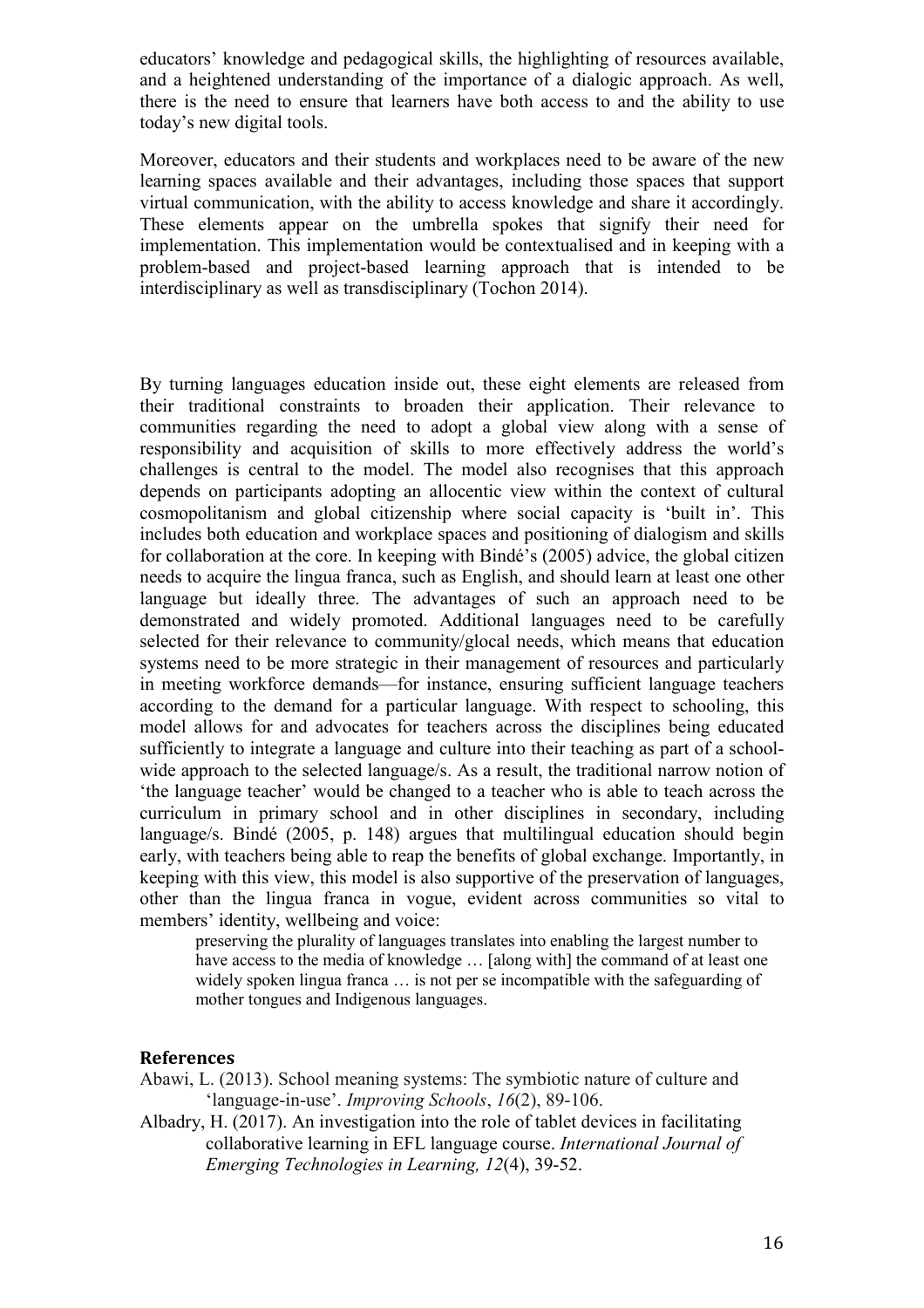- American Council on the Teaching of Foreign Languages. (2010). *Use of the target language in the classroom*. Retrieved from https://www.actfl.org/news/position-statements/use-the-target-language-theclassroom
- Australian Bureau of Statistics. (2012). 2011 *Census shows Asian languages on the rise in Australian households*. Retrieved from
- <http://www.abs.gov.au/websitedbs/censushome.nsf/home/CO-60> Australian Human Rights Commission. (2016). *Leading for change: A blueprint for cultural diversity and inclusive leadership*. Canberra: Australian Human Rights Commission. Retrieved from https://www.humanrights.gov.au/sites/default/files/document/publication/201
- 6\_AHRC%20Leading%20for%20change.pdf Ball, J. (2010). *Enhancing learning of children from diverse language backgrounds: Mother tongue-based bilingual or multilingual education in early childhood and early primary school years.* Paris: UNESCO. Retrieved from

http://unesdoc.unesco.org/images/0021/002122/212270e.pdf

- Bielaczyc, K. & Ow, J. (2014). Multi-player epistemic games: Guiding the enactment of classroom knowledge building communities. *Journal of Computer-Supported Collaborative Learning*, *9*(1), 33-62[.Bindé, J.](http://ictlogy.net/bibliography/reports/contacts.php?idc=274) (Coord.) (2005). *Towards knowledge societies*: *UNESCO world report*. *UNESCO reference works series*. Paris: UNESCO. Retrieved from http://unesdoc.unesco.org/images/0014/001418/141843e.pdf
- Born, F. D., & Peltokorpi, V. (2010). Language policies and communication in multinational companies: Alignment with strategic orientation and human resource management. *Journal of Business Communication*, *47*, 97–118.
- British Broadcasting Corporation. (2017). *Languages across Europe*. Retrieved from http://www.bbc.co.uk/languages/european\_languages/countries/uk.shtml
- Campion, G. C. (2016). The learning never ends': Exploring teachers' views on the transition from General English to EAP. *Journal of English for Academic Purposes*, *3*, 59-70.
- Choo, S., Sawch, D., Villanueva, A., & Chan, C. (2017). Exploring the potential of a global education framework: A case study of a school district in the united states. In S. Chon, D. Sawch, A. Villanueva & R. Vinz (Eds.), *Educating for the 21st Century: Perspectives, policies, practices from around the world* (pp. 187-206). Singapore: Springer.
- Clark, A. (2011). *Supersizing the mind: Embodiment, action and cognitive extension*. Oxford, UK: Oxford University Press.
- Cloud, N., Genesee, F., & Hamayan, E. (2000). *Dual language instruction: A handbook for enriched education*. Boston, M. A.: Heinle & Heinle.
- Conway, A. P., & Ion, W. J. (2013). Enhancing the design dialogue: An architecture to document engineering design activities. *Journal of Engineering Design, 24*(2), 140-164.
- Cope, B., & Kalantzis, M. (2001). Putting 'Multiliteracies' to the test. Feature Article. *Newsletter of the Australian Literacy Educators' Association*. February, 1-2.
- Council of Europe. (2017). Education and languages, language policy. Retrieved from http://www.coe.int/t/dg4/linguistic/Division\_EN.asp
- Curson, P. (2015). The demographics that will change our world and our politics. *The Drum*, 23 October. Retrieved from http://www.abc.net.au/news/2015-10- 22/curson-the-demographics-that-will-change-our-world/6875200
- Dahlgren, P. (2015). Cosmopolitanism and international communication: Understanding civil society actors. In C-C Lee *Internationalizing "international communication*" (pp. 281-301). California: University of Michigan Press.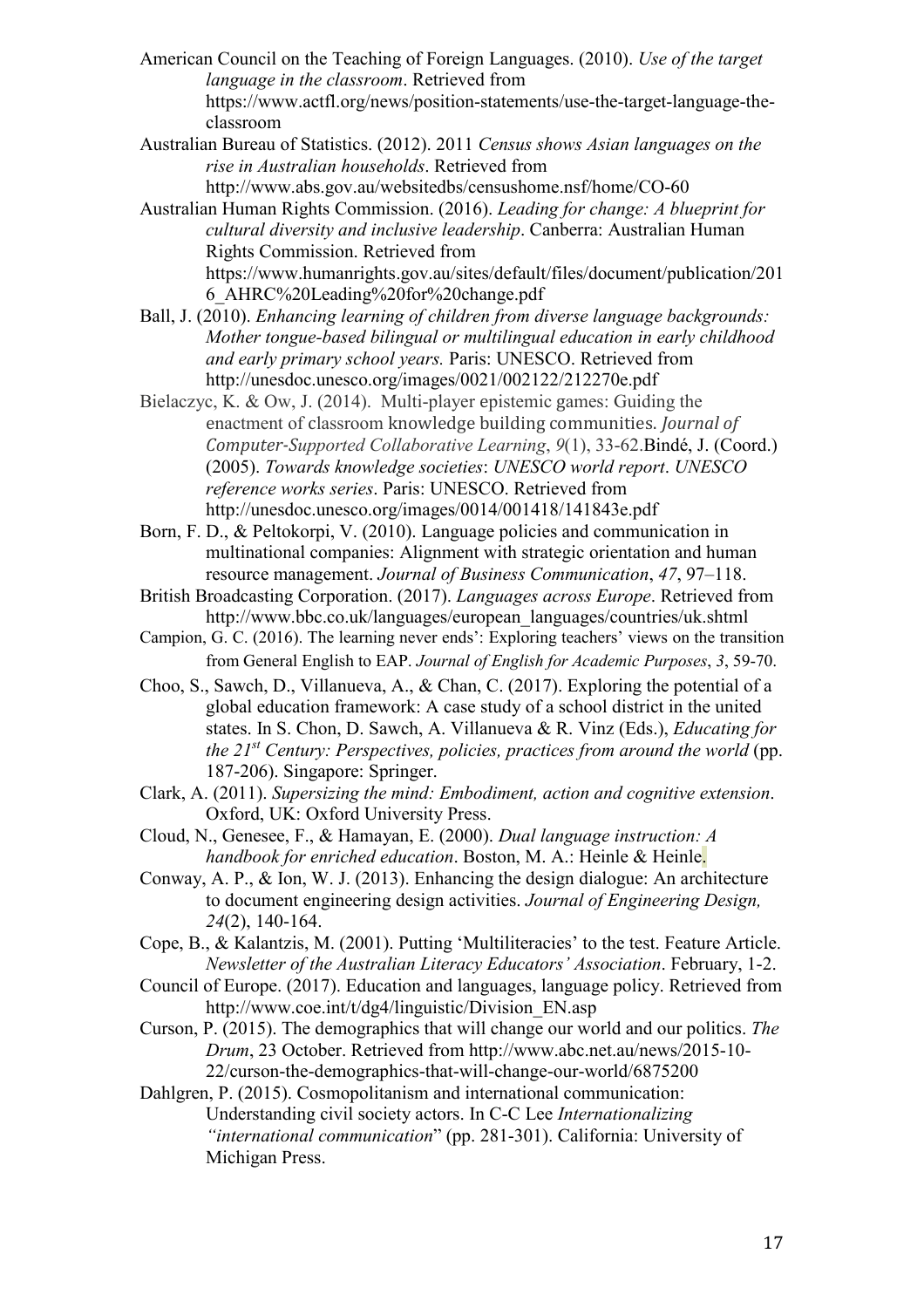- Davidson, K. (2010). Language and identity in Switzerland: A proposal for federal status for English as a Swiss language. *English Today, 26*(1), 15-17.
- Department of Education, Training and Employment. (2014). *Global schools: Creating successful global citizens. Consultation Draft*. Brisbane: Department of Education, Training and Employment.
- Diallo, I. (2011). To understand lessons, think through your own languages. An analysis of narratives in support of the introduction of indigenous languages in the education system in Senegal. *Language Matters*, *42*(2), 207-230. doi:10.1080/10228195.2011.585655
- Dudeney, G., & Hockly, N. (2012). Literacies, technology and language teaching. In F. Farr & L. Murray (Eds.), *The Routledge handbook of language learning and technology* (pp. 115-126). New York: Routledge.
- Engeström, Y., & Tolvianien, H. (2011). Co-configurational design of learning instrumentalities: An activity-theoretical perspective. In S. Ludvigsen, A Lund, I. Rasmussen & R. Saljo (Eds.), *Learning across sites: New tools, infrastructures and practices* (pp. 33-52). New York: Routledge.
- Fernandez, S. (2008). *Teaching and learning languages other than English (LOTE) in Victorian schools, Paper No. 14*, Department of Education and Early Childhood Development (online). Retrieved from www.eduweb.vic.gov.au/edulibrary/public/publ/research/publ/languagelearning-report.pdf
- Green, A. (2006). Washback to the learner: Learner and teacher perspectives on IELTS preparation course expectations and outcomes. *Assessing Writing, 11*(2), 113-134.
- Harrison, R., & Thomas, M. (2009). Identity in online communities: Social networking sites and language learning. *International Journal of Emerging Technologies & Society*, *7*(2), 108–123. Retrieved from http://clok.uclan.ac.uk/1682/1/Article4-HarrisonThomas\_1682.pdf
- Hatoss, A. (2008). Community-level approaches in language planning: The case of Hungarian in Australia. In Liddicoat, A. & Baldauf, R. B. *Language planning and policy: Language planning in local contexts* (pp. 56-74). Clevedon, UK: Multilingual Matters.
- Heeley, T. (2012). Global business speaks English, *Harvard Business Review*, May. Retrieved from https://hbr.org/2012/05/global-business-speaks-english
- Hornberger, N. H. (1998). Language policy, language education, language rights: Indigenous immigrant and international perspectives. *Language in Society*, *27*, 439-458.
- Industry Skills Council. (2013). SITXLAN2111 Conduct basic oral communication in a language other than English. Commonwealth of Australia. Retrieved from https://training.gov.au/TrainingComponentFiles/SIT12/SITXLAN21\_\_\_R1.p df
- Jacobson, E. (2016). Workforce development rhetoric and the realities of 21st century capitalism, *Literacy and Numeracy Studies*, 24(1), 3—22.
- Johnson, D. C. (2013). *Language policy.* New York: Springer.
- Kell, M., & Kell, P. (2014). *Education in the Asia-Pacific region: Issues, concerns and prospects, 24*. Singapore: Springer.
- King, J. L. (2011). Mobile communication and socio-technical change. In J. E. Katz (Ed.), *Mobile communication: Dimensions of social policy* (pp. 37-62). London: Transaction Publishers.
- Klatzky, R.L. (1998). Allocentric and egocentric spatial representation: Definitions, distinctions and interconnections. In. C. Freska, C, Habel, & K. F. Wender (Eds.), *Spatial cognition: An interdisciplinary approach to representing and processing spatial cognition* (pp. 1-17). Berlin: Springer.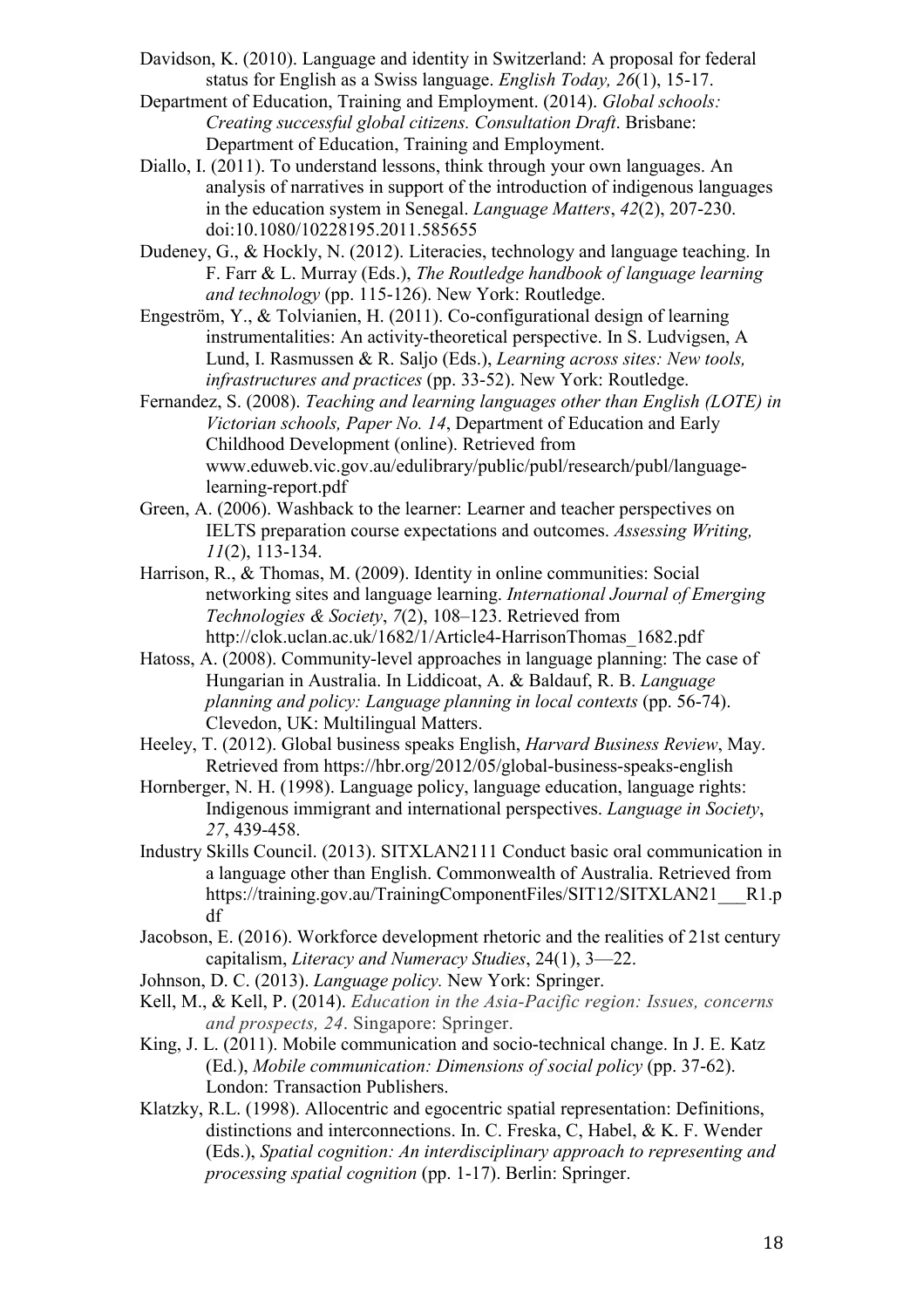- Klitmøller, A., & Lauring, J. (2013). When global virtual teams share knowledge: Media richness, cultural difference and language commonality. *Journal of World Business, 48*, 398-406.
- Lauring, J. & Selmer, J. (2011). Multicultural organizations: Common language, knowledge sharing and performance, *Personnel Review*, *40*(3), 324-343 <https://doi.org/10.1108/00483481111118649>

Levitt, J. (2004). Multilingualism in Switzerland, Belgium and Luxembourg. *Geolinguistics,* 30, 85-96.

Liddicoat, A., Papademetre, L., Scarino, A., & Kohler, M. (2003). *Report on intercultural language learning*. Canberra: Department of Education, Science and Training. Retrieved from http://www1.curriculum.edu.au/nalsas/pdf/intercultural.pdf

Lin, C.-H., Warschauer, M., & Blake, R. (2016). Language learning through social networks: Perceptions and reality. *Language Learning & Technology*, *20*(1), 124–147. Retrieved from

http://www.lltjournal.org/collection/col\_10125\_45832

- Lo Bianco, J. (2009). *Australian education review: Second languages and Australian schooling.* Melbourne: Australian Council for Educational Research.
- Ludvigsen, S., Lund, A., Rasmussen, I., & Säljö, R. (2011). (Eds.), *Learning across sites: New tools, infrastructures and practices*. New York: Routledge.
- Mackey, A., & Gass, S. M. (2015). *Second language research: methodology and design* (2nd ed.). New York: Routledge.
- Markauskaite, L., & Goodyear, P. (2015). *Epistemic fluency and professional education: Innovation, knowledgeable action and actionable knowledge*. Dordrecht: Springer.
- Mayer, S. J. (2012). *Classroom discourse and democracy: Making meanings* together. New York, NY: Peter Lang.
- McNiff, J. (2013). Becoming cosmopolitan and other dilemmas of internationalization: Reflections from the Gulf States, *Cambridge Journal of Education, 43*(4), 501-515.
- Miike, Y. (2012). Beyond Eurocentrism in the intercultural field: Searching for an Asiancentric paradigm. In W. J. Starosta & G. M. Chen (Eds.), *Ferment in the intercultural field: Axiology/value/praxis* (pp. 243-276). Thousand Oaks, C. A. Sage.
- New London Group. (1996). A pedagogy of multiliteracies, *Harvard Educational Review*, *66*(1), 60-92.
- Nieto, S. (2010). *The light in their eyes: Creating multiculturtal learning commu*nities, Tenth Anniversary Edition. New York: Teachers College Press.
- Organisation for Economic and Cultural Development. (2017). *Education at a glance 2017: OECD indicators*. Paris: Organisation for Economic and Cultural Development (OECD) Publishing. Retrieved from http://dx.doi.org/10.1787/eag-2017-en
- O'Neill, S. (1990). *Evaluation of the P-10 Curriculum development program: A summary report on the Language Education curriculum area.* Brisbane: Queensland Department of Education.
- O'Neill, S. (2013). Activating the '*language for learning*' through Schoolwide pedagogy: The case of MacKillop school. *Improving Schools*, *12*(2), 107- 118.
- O'Neill, S. (2015). EFL teachers' professional learning needs: Working with multimedia and the CLOUD. In L. T. Wong & A. Dubey-Jhaveri (Eds.),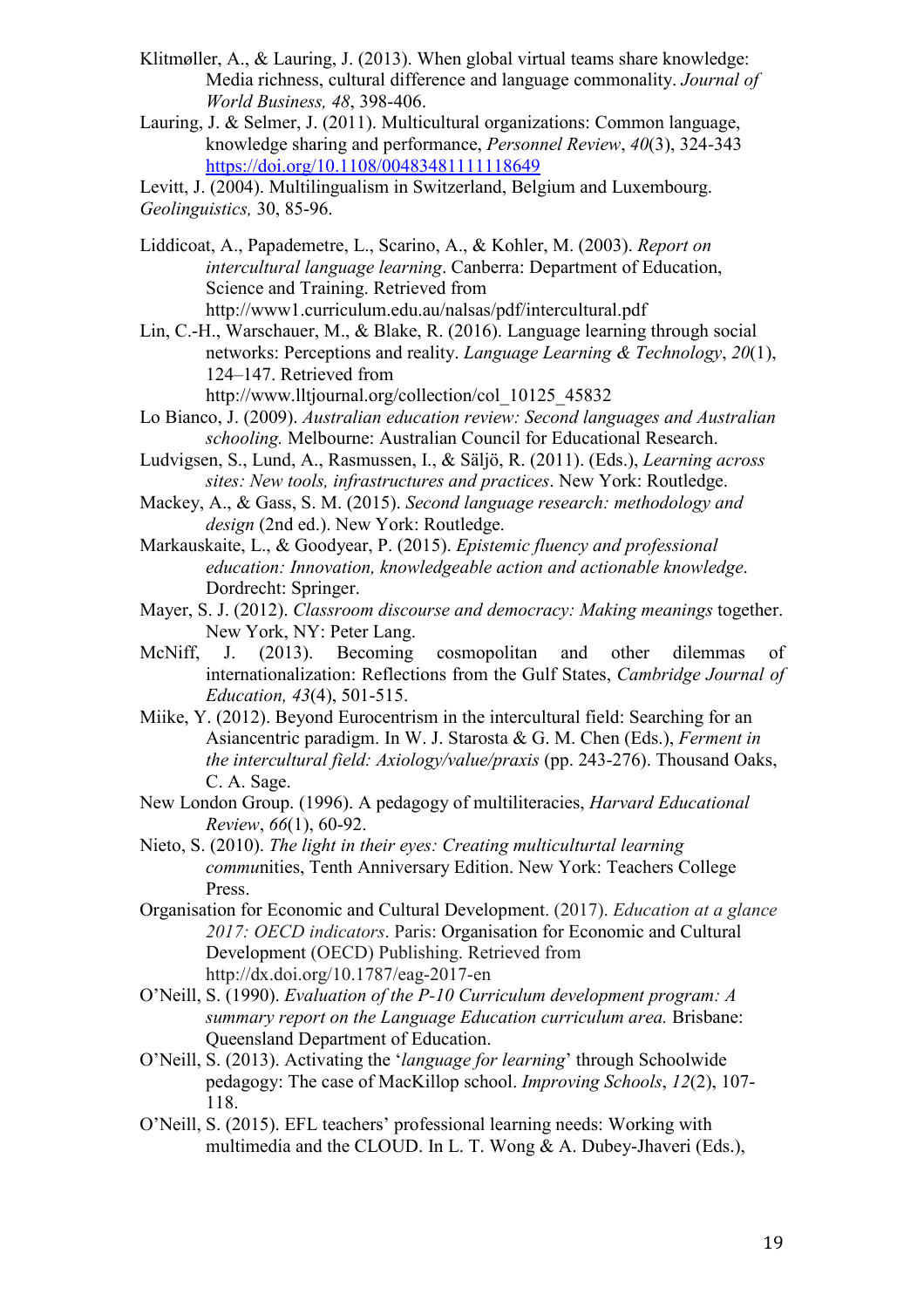*English language education in a global world: Practices, issues and challenges* (pp. 47-60). New York: Nova Science Publishers, Inc.

- O'Neill, S. (2018). Building students' capacity to write English for academic purposes: Pedagogy and the demands of writing persuasively. In L. T. Wong & W. L. Wong (Eds.). Teaching and learning English for Academic Purposes: Current research and practices (pp. 69-96). New York: Nova Science Publishers, Inc.
- O'Neill, S., & Dowe, A. (2015). *Building the capacity of NESB students through Service-Learning*. Saturday 28 November 2015, 1.40-2.20pm The University of Notre Dame, Freemantle, WA.
- O'Neill, S., & Hatoss, A (2003). Harnessing a nation's linguistic competence: Identifying and addressing needs for LOTE in the tourism and hospitality industry. *Australian Review of Applied Linguistics*, *26*(2), 31-45.
- O'Neill, S., Shing-Chen, N., Li, S., Kagato, T., & Quinlivan, L. (2005). Students' and teachers' perceptions of the Asian-Pacific Exchange Program. In D. Cunningham & A. Hatoss, (Eds.), *An international perspective on language policies, practices and proficiencies*. (pp. 261-283). Belgravia, Vic: Federation Internationale des Professeurs de Langues Vivantes (FIPLV).
- Palmer, K. (2013). 75% of Americans have no second language. *YouGov US. Latest findings, life, omnibus research*. Retrieved from https://today.yougov.com/news/2013/07/31/75-americans-have-no-secondlanguage/
- Paris, D. (2012). Culturally sustaining pedagogy: A needed change in stance, terminology and practice. *Educational Researcher, 41*(3), 93-97. DOI: <https://doi.org/10.3102/0013189X12441244>
- Quora. (2017). *How multilingual is your country?* Retrieved from https://www.quora.com/How-many-languages-does-the-average-Indonesianspeak
- Reeves, B., & Nass, C. (1996). *The media equation: How people treat computers, television and new media like real people and places. Cambridge: Cambridge University Press.*
- Reigeluth, C. M. (1999). *Instructional design theories and models: A new paradigm of instructional theory* (Vol. II). Mahwah, NJ: Lawrence Erlbaum Associates.
- Richardson, T. Dann, B., Dann, C., & O'Neill, S. (Eds.). (2017). *Formative assessment practices for pre-service teacher practicum feedback: Emerging research and opportunities*. PA: IGI Global.
- Reysen, S., & Katzarska-Miller, I. (2013). A model of global citizenship: Antecedents and outcomes. *International Journal of Psychology*, 48(5), 858-870.
- Rhymes, B. (2016). *Classroom discourse analysis: A tool for critical reflection* (2<sup>nd</sup>. ed.). New York, NY: Routledge.
- Ruiz de Forsberg, N., & Borges Månsson, A. (2013). Implementation of local curriculum in Mozambican primary schools. In C. Benson & K. Kosonen (Eds.), *Realities and challenges Language issues in comparative education: Inclusive teaching and learning in non-dominant languages and cultures* (pp. 207-224). Rotterdam: Sense Publishers.
- Ryan, M. (2012). *Service-learning after learn and serve America: How five states are moving forward.* Denver: Education Commission of the States.
- Saville-Troike, M., & Barto, K. (2017). *Introducing second language acquisition* (3rd. ed.). Cambridge: Cambridge University Press.
- Scarino, A. (2007). *Intercultural language teaching and learning in practice. Discussion paper 2: The challenge in developing learning programmes in*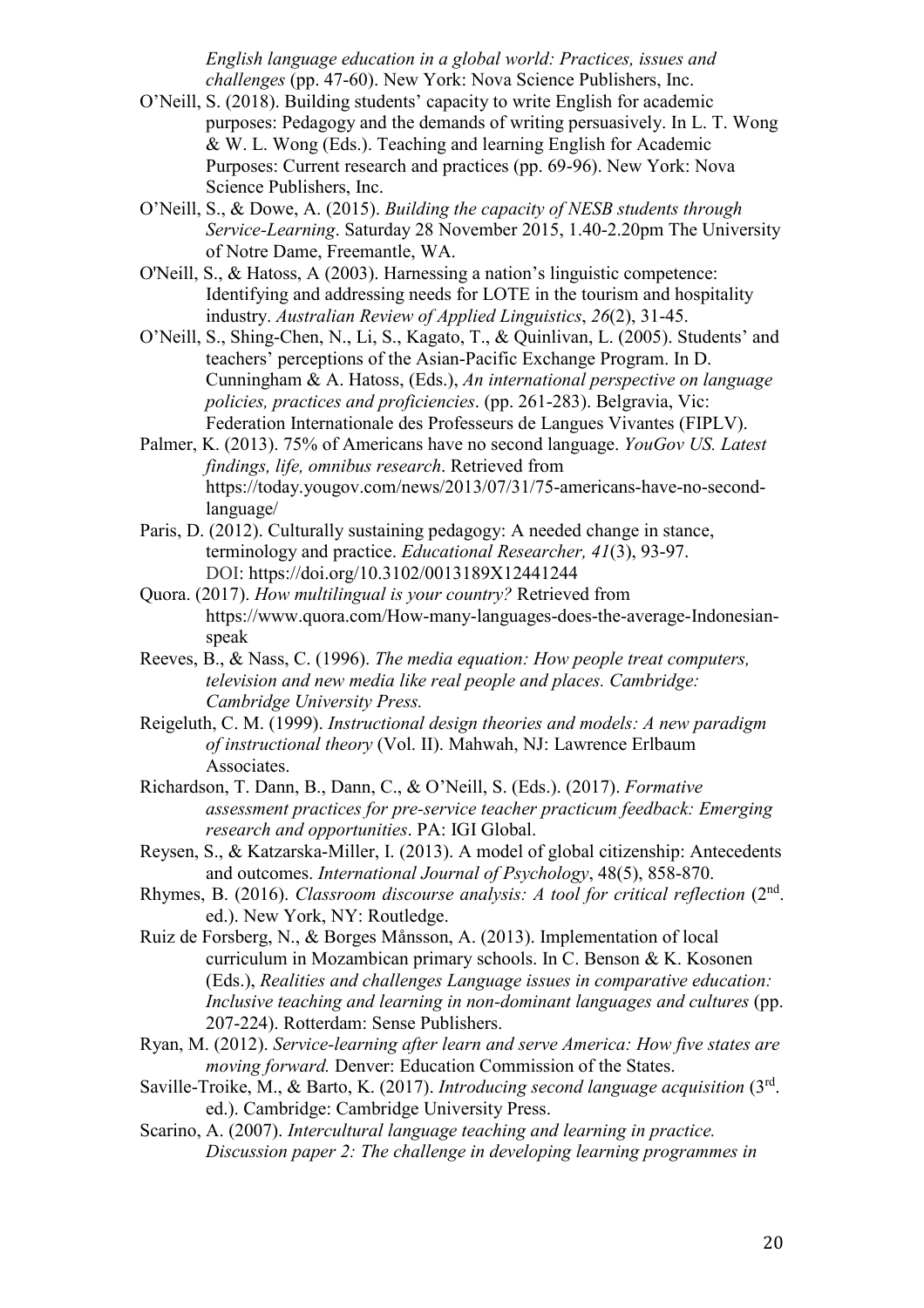*intercultural language learning*. Adelaide, University of South Australia: Research Centre for Languages and Cultures Education.

- Schaffert, S., & Hilzensauer, W. (2008). On the way towards personal learning environments: Seven crucial aspects*. eLearning Papers*, 9. Retrieved from http://www.elearningeuropa.info/files/media/media15971.pdf
- Shaffer, D. W., & Gee, J. P. (2007). [Epistemic games as education for innovation,](http://www.academia.edu/download/38800062/Epistemic-Games-as-Education-for-Innovation1.pdf) *BJEP Monograph Series II, Number 5, Learning Through Digital Technologies*, *1*(1), 71-82
- Skidmore, D., & Murakami, K. (2016). *Dialogic pedagogy: The importance of dialogue in teaching and learning*. Buffalo: Multilingual Matters.
- Spring, J. (2015). *Globalisation of education: An introduction* (2<sup>nd</sup>. ed.). New York: Taylor & Francis Group.
- Strangman, N., Meyer, A., Hall, T., & Proctor, P. (2005). Improving foreign language instruction with new technologies and universal design for learning. *Journal of Language Learning Technologies, 37*(2), 33-48.
- Stroomberge, A. (2009). Measuring the economic impact of 'export education': insights from New Zealand, *Global higher Education*, February. Retrieved from [https://globalhighered.wordpress.com/2009/02/07/measuring-the](https://globalhighered.wordpress.com/2009/02/07/measuring-the-economic-impact-of-export-education-insights-from-new-zealand/)[economic-impact-of-export-education-insights-from-new-zealand/](https://globalhighered.wordpress.com/2009/02/07/measuring-the-economic-impact-of-export-education-insights-from-new-zealand/)
- Tochon, F. V. (2013). *Online instructional hyper textbook as personal environment for deep language learning, WCER Working Paper No. 2013-4*. Retrieved from http://wcer.wisc.edu/docs/workingpapers/Working\_Paper\_No\_2013\_04.pdf
- Tochon, F. V. (2014). *Help them learn a language deeply - Francois Victor Tochon's Deep Approach to world languages and cultures*. Wisconsin: Deep University Press.
- Tochon, F. V. (2017). The key to global understanding: World languages educationwhy schools need to adapt. *Review of Educational Research, 79*(2), 650-681.
- Toffler, A. (1980). *The third wave*. London: Pan Books.
- United Nations Education Scientific and Cultural Organization [UNESCO]. (2017). *Languages in education*. Retrieved from

http://www.unesco.org/new/en/education/themes/strengthening-educationsystems/languages-in-education/

- Van Tol, C. (2016). The global English language job market is changing: what this means for ESL teachers*, [University of Toronto TEFL Online,](https://teflonline.teachaway.com/)* December*.*  Retrieved from https://medium.com/accelerated/the-global-english-languagejob-market-is-changing-what-this-means-for-esl-teachers-92c8d87cf8eb
- Walsh, M. (2006). The 'textual shift': Examining the reading process with visual and multimodal texts. *Australian Journal of Language and Literacy*, 29(1), 24– 37.
- Walsh, S. (2006). Talking the talk of the TESOL classroom. *ELT Journal*, *60*(2), 133- 141. doi:10.1093/elt/cci100
- Wang, K. (2013). Showing or telling a story: A comparative study of public education texts in multimodality and monomodality. *English Language Teaching*, *6*(2), 136- doi: 10.5539/elt.v6n2p136
- Wright, P., & Skidmore, D. (2010). Mutiliteracies and games: Do cybergamers dream pedagogic sheep. In Pullen, D. L., Gitsaki, C., & Baguley, M. *Technoliteracy, discourse, and social practice: Frameworks and applications in the digital age* (pp. 220-231).
- Wright, S. (2016). *Language policy and language planning: From nationalism to globalization* (2nd. ed.). New York: Palgrave Macmillan.
- Yardley, A. (2008). Piecing together-a methodological bricolage. [25 paragraphs]. *Forum Qualitative Sozialforschung / Forum: Qualitative Social Research*,